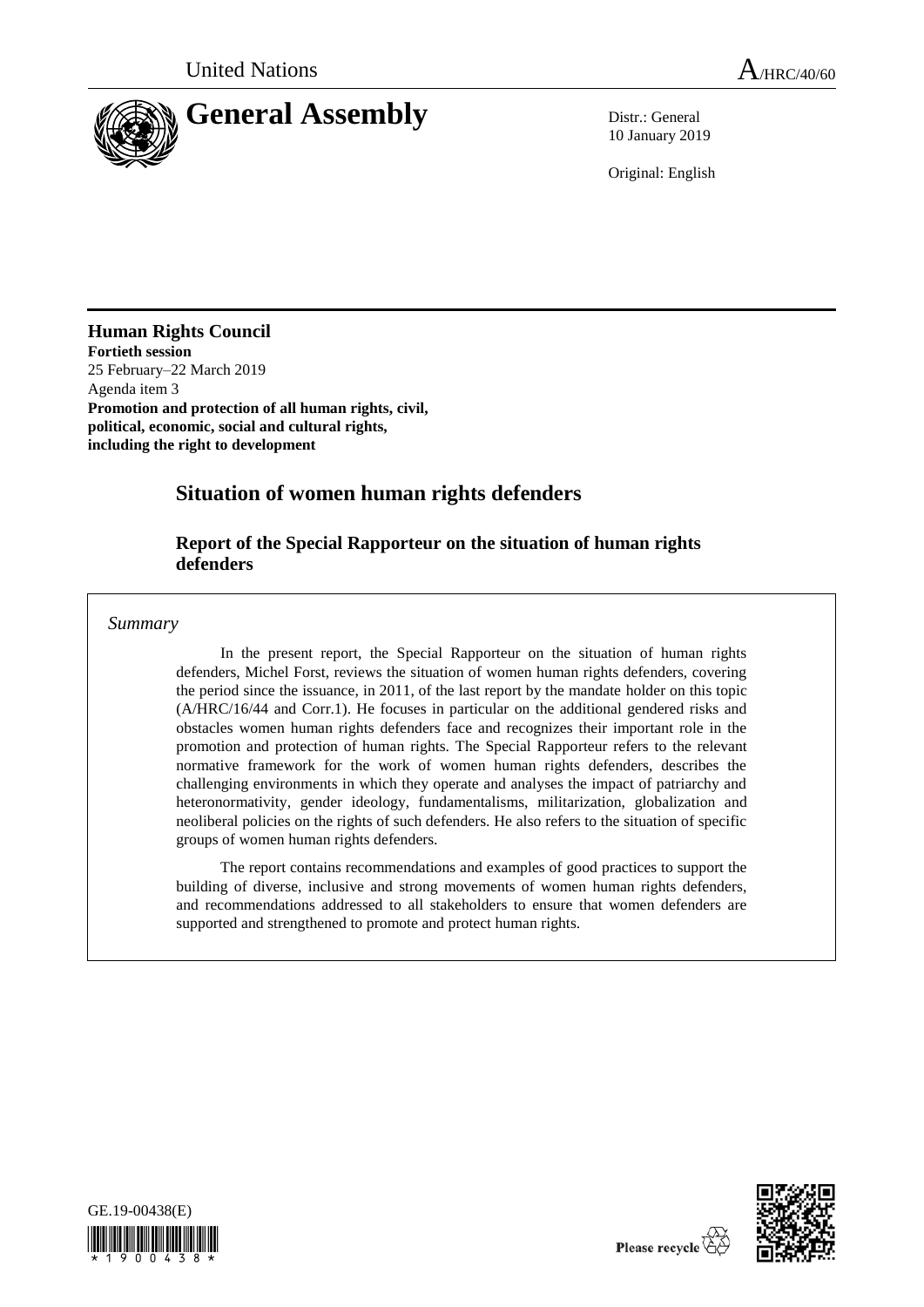# **I. Introduction**

1. Women the world over have played a crucial role in advancing human rights. Not only have they shaped the architecture of the current international human rights system and held leadership roles in government, civil society and business but they also engage in daily acts "in small places, close to home"<sup>1</sup> that result in the enjoyment of a wide range of human rights.

2. Although often ignored, women have been at the forefront of social change throughout history. Eleanor Roosevelt was the driving force behind the Universal Declaration of Human Rights. In 1956, 20,000 women of diverse backgrounds mobilized to protest apartheid in Pretoria. Tawakkol Karman in Yemen and Asmaa Mahfouz in Egypt played critical roles in sparking the mass uprisings in 2011 that led to regime change. Eleven-year-old Malala Yousafzai wrote about her life under the Taliban in 2009 and continues to be a passionate advocate for the right to education. In 2016, on what was known as Black Monday, thousands of women and girls in more than 60 Polish cities took to the streets, successfully stopping a total ban on abortion. In 2017, women and girls launched the powerful #MeToo movement, which continues to reverberate globally.

3. Women of diverse backgrounds promote and protect rights in very different contexts. There are, for instance, women calling for gender equality, indigenous women fighting for land and environmental rights, women in rural areas pressing for socioeconomic rights, girls campaigning on social issues, trans women speaking up against discrimination, lesbians calling for equality, migrant and refugee women advocating for their rights and security, homeless women demanding the right to housing and shelter, women fighting for justice for the disappeared, gender non-conforming persons resisting gender-based violence, women promoting choice and bodily autonomy, women expanding digital rights, women with disabilities fighting for independent living and women involved in peace processes.

4. They include women human rights lawyers representing victims in court, women journalists exposing issues of interest to the public, women union leaders calling for labour rights, women politicians and parliamentarians debating public issues, women judges upholding rights though the law, women in the police and the military protecting populations, women in the civil service developing policies, women in academia teaching and researching human rights, women leading communities, non-profit organizations and social movements for transformative change, women in intergovernmental organizations working with States to fulfil rights obligations, and women humanitarian workers, development workers and health workers providing access to essential services.

5. Because of decades of action by feminist defenders, women in many places now enjoy greater equality, including before the law, in politics, education, workplaces and marriage and at home. Because of feminist defenders, more women are able to enjoy the right to vote, the right to bodily autonomy, the right to privacy, the right to family life, sexual and reproductive rights and many other rights.

6. Nevertheless, many women defenders continue to face significant risks in their human rights practice. They often face the same risks that defenders who are men face, for women defenders, too, are subject to restrictions on rights and fundamental freedoms and live in the same social, cultural and political milieux that shape responses to human rights. However, women defenders often face additional and different risks and obstacles that are gendered, intersectional and shaped by entrenched gender stereotypes and deeply held ideas and norms about who women are and how women should be. Women, for example, can be stigmatized for the very same actions for which men are venerated. Women are often perceived not as agents of change but as vulnerable or victimized persons in need of protection by others, typically men. The rights of women to promote and protect human

<sup>1</sup> Eleanor Roosevelt, "Where do human rights begin?", in *Courage in a Dangerous World*, Allida M. Black, ed. (New York, Columbia University Press, 1999), p. 190.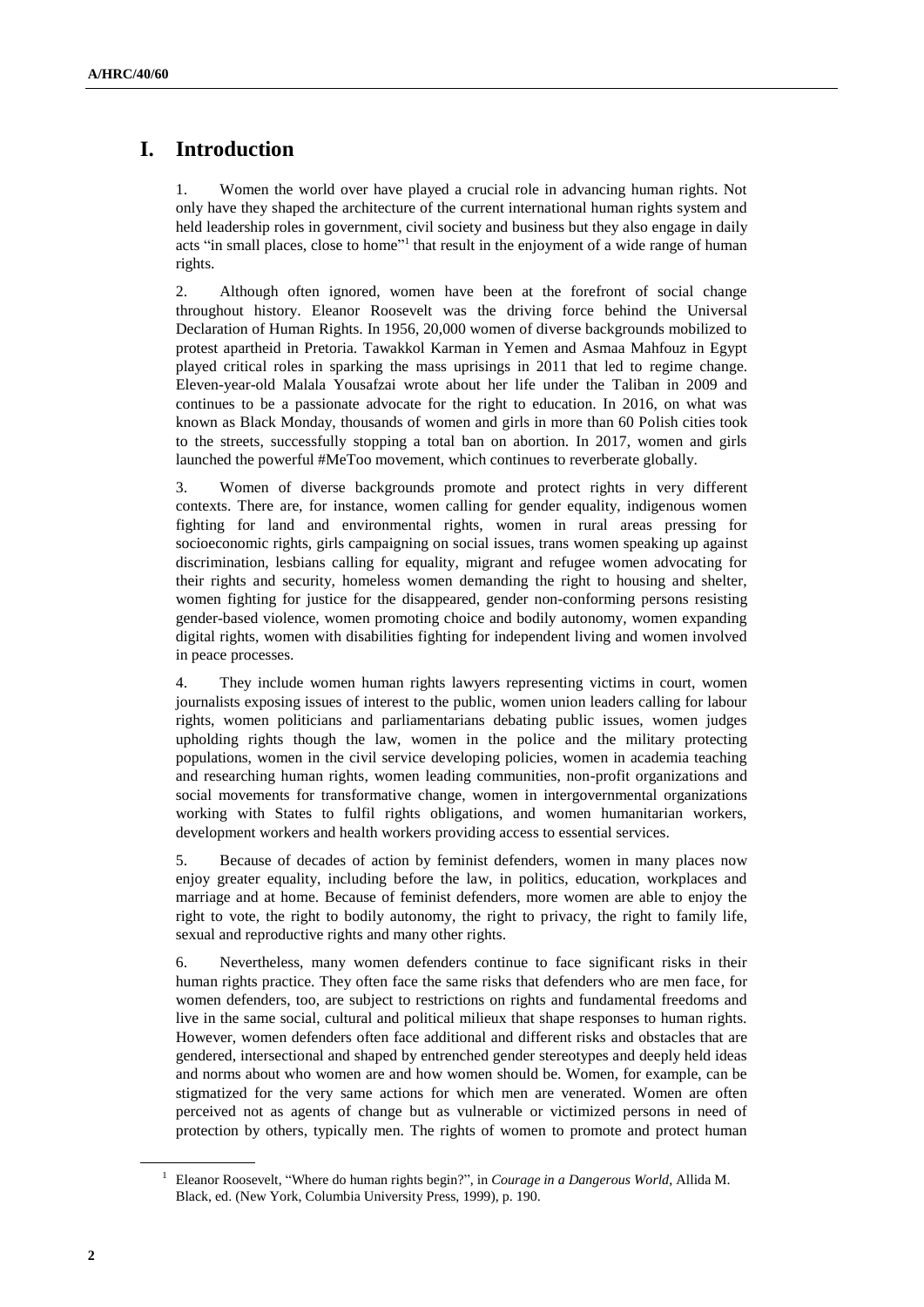rights continue to be challenged by those who believe that women do not have these rights or that they should fight for them only in limited, circumscribed ways.

7. In the current political climate, in which there is a backlash against human rights, women defenders are often the first to come under attack. In the present report, the Special Rapporteur calls on the international community to recognize the specific issues, challenges and risks that women defenders face in diverse circumstances and to ensure that such defenders are recognized and supported and enabled to participate equally, meaningfully and powerfully in the promotion and protection of human rights.

# **II. Methodology**

8. The present report is based on numerous discussions that the Special Rapporteur has had with women human rights defenders around the world since the beginning of his mandate. The Special Rapporteur considers the security and protection of women human rights defenders to be a core aspect of his work and, wherever possible, has sought opportunities to meet and hear directly from them on official country visits and academic visits. The report draws on these discussions and on consultations held with women human rights defenders for the preparation of the present report in New York, Beirut, Geneva and Bali (Indonesia).

9. The report also draws on 181 communications concerning women human rights defenders sent to 60 States by the Special Rapporteur between 2 July 2014 and 2 October 2018. In those communications, the Special Rapporteur highlighted concerns about: the inclusion of women human rights defenders on a list of terrorists; death threats and harassment; defamation; smear campaigns; raids; deportation proceedings; interrogation; travel bans; asset freezes; surveillance; arrests and judicial harassment; detention, including incommunicado; mistreatment and denial of health care in detention; criminalization; attempted killings; killings; and disappearances.

10. Finally, it also draws on over 200 responses to the Special Rapporteur's survey, which were collected with the help of the Centre for Applied Human Rights at the University of York, in the United Kingdom of Great Britain and Northern Ireland. The aim of the survey was to gather information on women human rights defenders from States, national human rights institutions, civil society organisations, human rights defenders and other stakeholders. The respondents expressed concern about the situation of women human rights defenders at risk around the world and called for their recognition, security and protection.

# **III. Definition and normative framework**

# **A. Definition**

11. As women human rights defenders have observed, women are attacked for promoting and protecting human rights because of their identity and because of what they do. <sup>2</sup> Many women exercise rights described in the Declaration on the Right and Responsibility of Individuals, Groups and Organs of Society to Promote and Protect Universally Recognized Human Rights and Fundamental Freedoms (Declaration on Human Rights Defenders) without identifying as women human rights defenders. Some women are unfamiliar with the Declaration on Human Rights Defenders or the term "human rights defenders". Some, for their own safety, deliberately avoid referring to their actions as being related to human rights. Some frame their work in different ways to access much-needed funding and support. Many women are engaged in the defence of human rights on a voluntary basis, outside professional or employment-related roles.

<sup>2</sup> Women Human Rights Defenders International Coalition, *Global Report on the Situation of Women Human Rights Defenders* (2012); A/HRC/16/44 and Corr.1.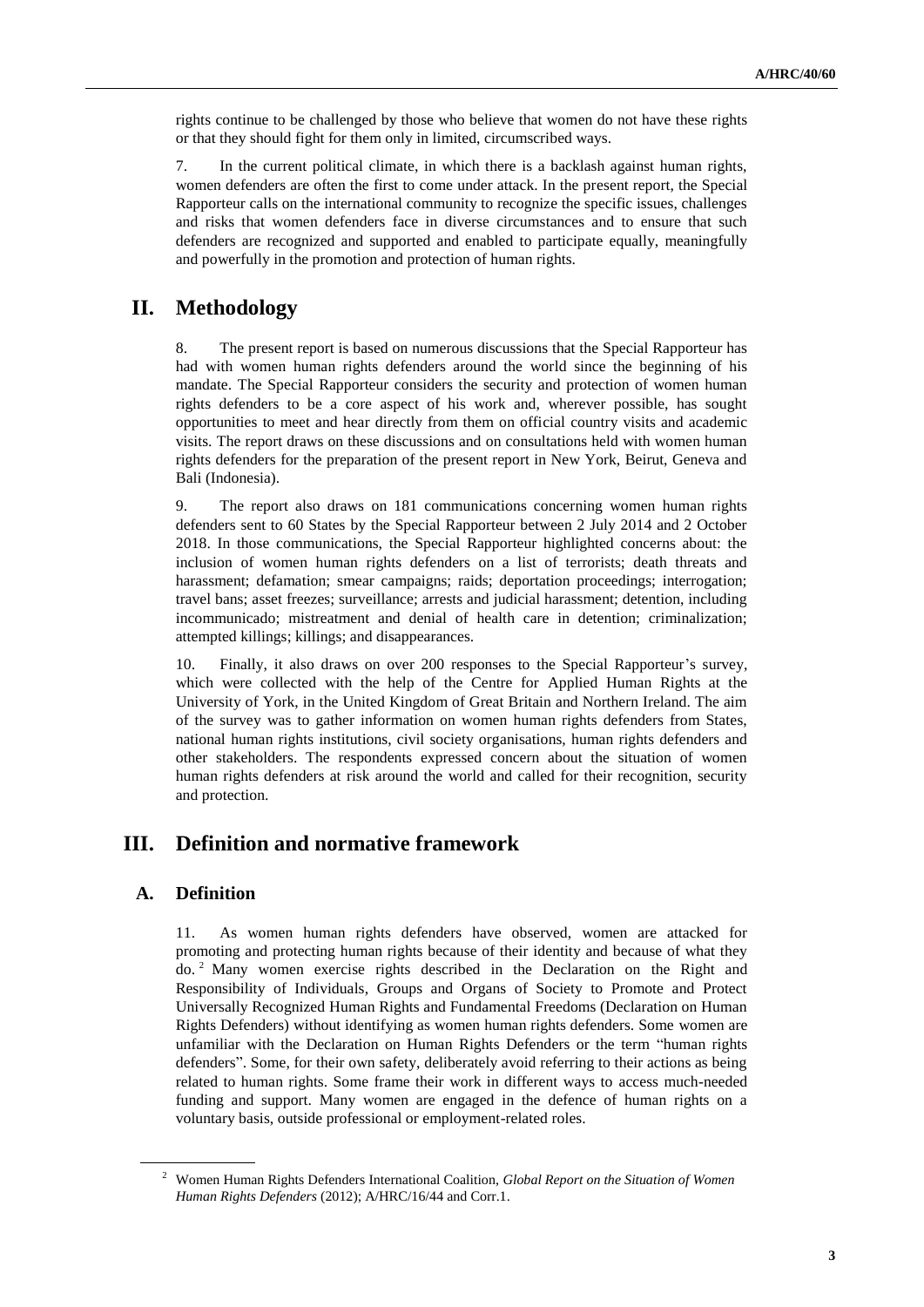12. The present report is focused on women engaged in the promotion and protection of human rights. References to women in the report also include girls and gender nonconforming persons affected by social constructions of women who promote and protect all types of rights. It builds on the foundational work of previous mandate holders Hina Jilani and Margaret Sekaggya in this area, including the report on the situation of women human rights defenders and those working on women's rights or gender issues presented to the Human Rights Council in 2011 (A/HRC/16/44 and Corr.1). Although the definition of defenders of women's human rights includes persons of all genders working on women's rights and gender issues, the focus of the present report is specifically on women who promote and protect human rights and the ways of building diverse, inclusive and strong movements of women human rights defenders around the world.

# **B. Normative framework**

13. The Declaration on Human Rights Defenders sets out the rights of human rights defenders and states that everyone has the right, individually and in association with others, to promote and to strive for the protection and realization of human rights and fundamental freedoms at the national and international levels (art. 1).

14. The right to participate in public life, including the promotion and protection of human rights, is contained in the Universal Declaration of Human Rights and article 25 of the International Covenant on Civil and Political Rights. Both instruments also enshrine the rights of everyone to freedom of expression, opinion, association and assembly. Article 3 of the International Covenant on Civil and Political Rights requires States parties to undertake to ensure the equal right of men and women to the enjoyment of all civil and political rights set forth in the Covenant, while article 3 of the International Covenant on Economic, Social and Cultural Rights states the same in relation to economic, social and cultural rights. Equality before the law is recognized in the former Covenant (art. 26).

15. In its general comment No. 36 (2018) on article 6 of the Covenant, on the right to life, the Human Rights Committee states that the duty to protect the right to life requires States parties to take special measures of protection for persons in situations of vulnerability whose lives have been placed at particular risk by specific threats or preexisting patterns of violence, including human rights defenders. The Committee likewise states that article 6 also reinforces the obligations of States parties under the Covenant and the Optional Protocol to protect individuals against reprisals for promoting and striving to protect and realize human rights, including through cooperation or communication with the Committee, and that States parties must take the necessary measures to respond to death threats and to provide adequate protection to human rights defenders, including the creation and maintenance of a safe and enabling environment for defending human rights.

16. Article 7 of the Convention on the Elimination of All Forms of Discrimination against Women states that States parties must take all appropriate measures to eliminate discrimination against women in the political and public life of the country and, in particular, must ensure to women, on equal terms with men, the right (a) to vote in all elections and public referenda and to be eligible for election to all publicly elected bodies, (b) to participate in the formulation of government policy and the implementation thereof and to hold public office and perform all public functions at all levels of government and (c) to participate in non-governmental organizations (NGOs) and associations concerned with the public and political life of the country.

17. In its general recommendation No. 33 (2015) on women's access to justice, the Committee on the Elimination of Discrimination against Women states that other factors that make it more difficult for women to gain access to justice include the stigmatization of women fighting for their rights. That human rights defenders and organizations are frequently targeted because of their work, the Committee also states, must be emphasized and their own right to access justice protected (para. 9). In general recommendation No. 35 (2017) on gender-based violence against women, updating general recommendation No. 19, the Committee states that discrimination against women is inextricably linked to other factors that affect their lives, such as the stigmatization of women who fight for their rights,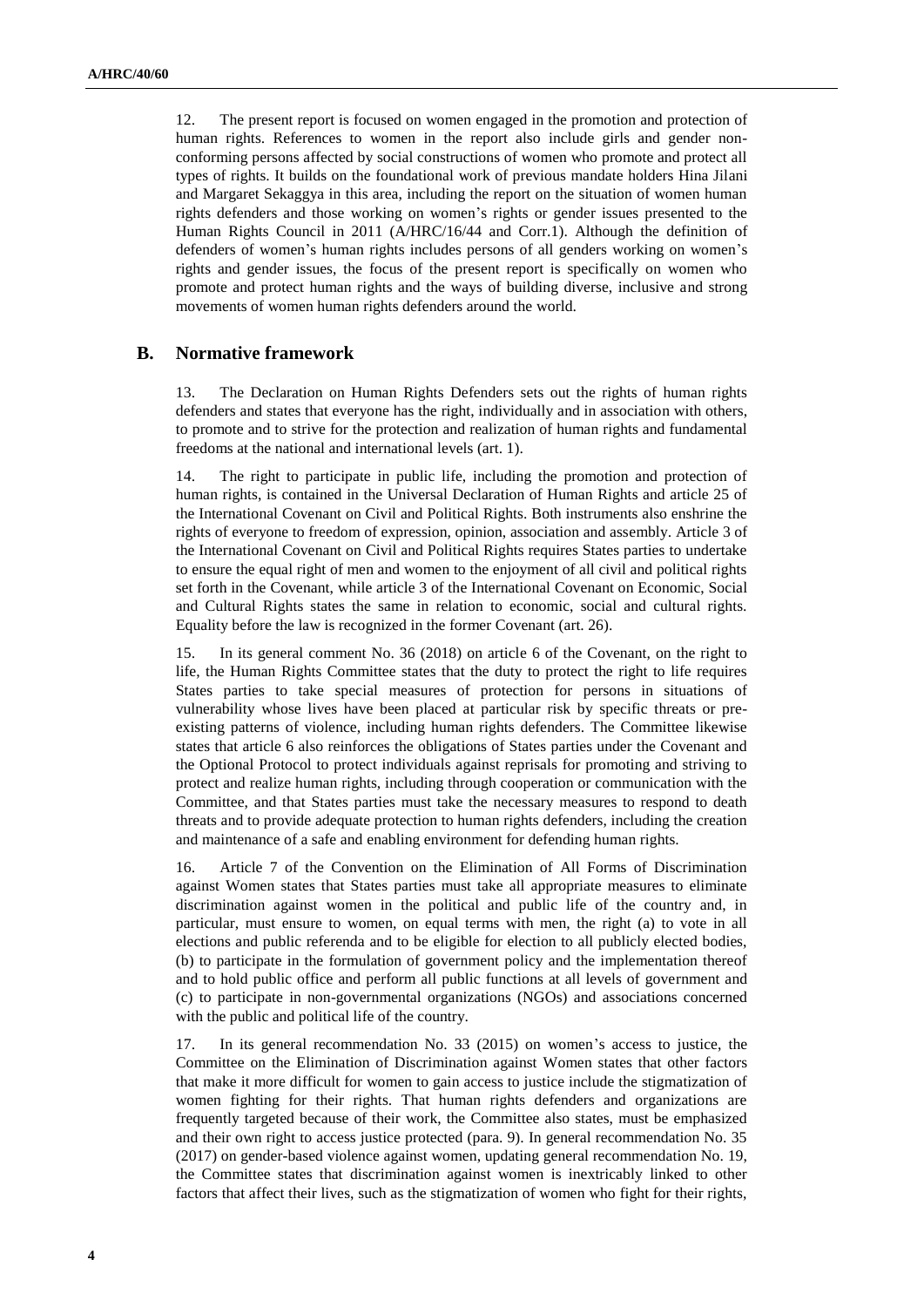including human rights defenders (para. 12). States parties are called on to encourage the media to eliminate discrimination against women, including the harmful and stereotypical portrayal of women or specific groups of women, such as women human rights defenders, from their activities (para. 30).

18. In its general comment No. 20 (2016) on the implementation of the rights of the child during adolescence, the Committee on the Rights of the Child states that States should guarantee that adolescents' right to freedom of association and peaceful assembly in all its forms is fully respected, consistent with the restrictions delineated in article 15 (2) of the Convention on the Rights of the Child, including through the provision of safe spaces for both girls and boys. Measures should also be introduced to protect adolescent human rights defenders, particularly girls, who often face gender-specific threats and violence (para. 45). On 28 September 2018, the Committee held a day of general discussion on protecting and empowering children as human rights defenders.

19. States have an obligation to protect women human rights defenders and ensure a safe and enabling environment for actions related to human rights. On 18 December 2013, the General Assembly adopted by consensus a landmark resolution on women human rights defenders, resolution 68/181, in which it called on States to, inter alia, protect women human rights defenders, respect and support their activities, condemn and prevent human rights violations and abuses as well as violence and discrimination against them, create a safe and enabling environment for the defence of human rights with a gender perspective, ensure that they can engage in peaceful protests, ensure that the promotion and protection of human rights are not criminalized and refrain from any act of intimidation or reprisal against them or their family members and associates for their cooperation with international institutions.

20. In its resolution 72/247, adopted in December 2017 in advance of the twentieth anniversary of the Declaration on Human Rights Defenders in 2018, the General Assembly continued to express particular concern about systemic and structural discrimination and violence faced by women human rights defenders of all ages, and reiterated its strong call upon States to take appropriate, robust and practical steps to protect women human rights defenders and to integrate a gender perspective into their efforts to create a safe and enabling environment for the defence of human rights, as called for by the Assembly in its resolution 68/181.

21. The African Commission on Human and Peoples' Rights has adopted several resolutions recognizing the threats and attacks against women human rights defenders in Africa and the need for measures to protect them and promote their work, $3$  including the Resolution on Measures to Protect and Promote the Work of Women Human Rights Defenders of 2016.<sup>4</sup> The Inter-American Commission on Human Rights has also called frequently on States in the region to take urgent measures to protect women human rights defenders.

22. In a statement given on International Women Human Rights Defenders Day, 29 November 2018, by the Executive Director of the United Nations Entity for Gender Equality and the Empowerment of Women (UN-Women), Phumzile Mlambo-Ngcuka, women human rights defenders were recognized as key to the realization of the Beijing Declaration and Platform for Action. They also play a critical role in the 2030 Agenda for Sustainable Development, through which Governments have committed to achieving gender equality and empowering all women and girls (Sustainable Development Goal 5) and other gender-specific targets.

<sup>&</sup>lt;sup>3</sup> Including ACHPR/Res.376 (LX) 2017, ACHPR/Res.345 (LVIII) 2016 and ACHPR/Res.245 (LIV) 13.

<sup>4</sup> ACHPR/Res.336 (EXT.OS/XIX) 2016.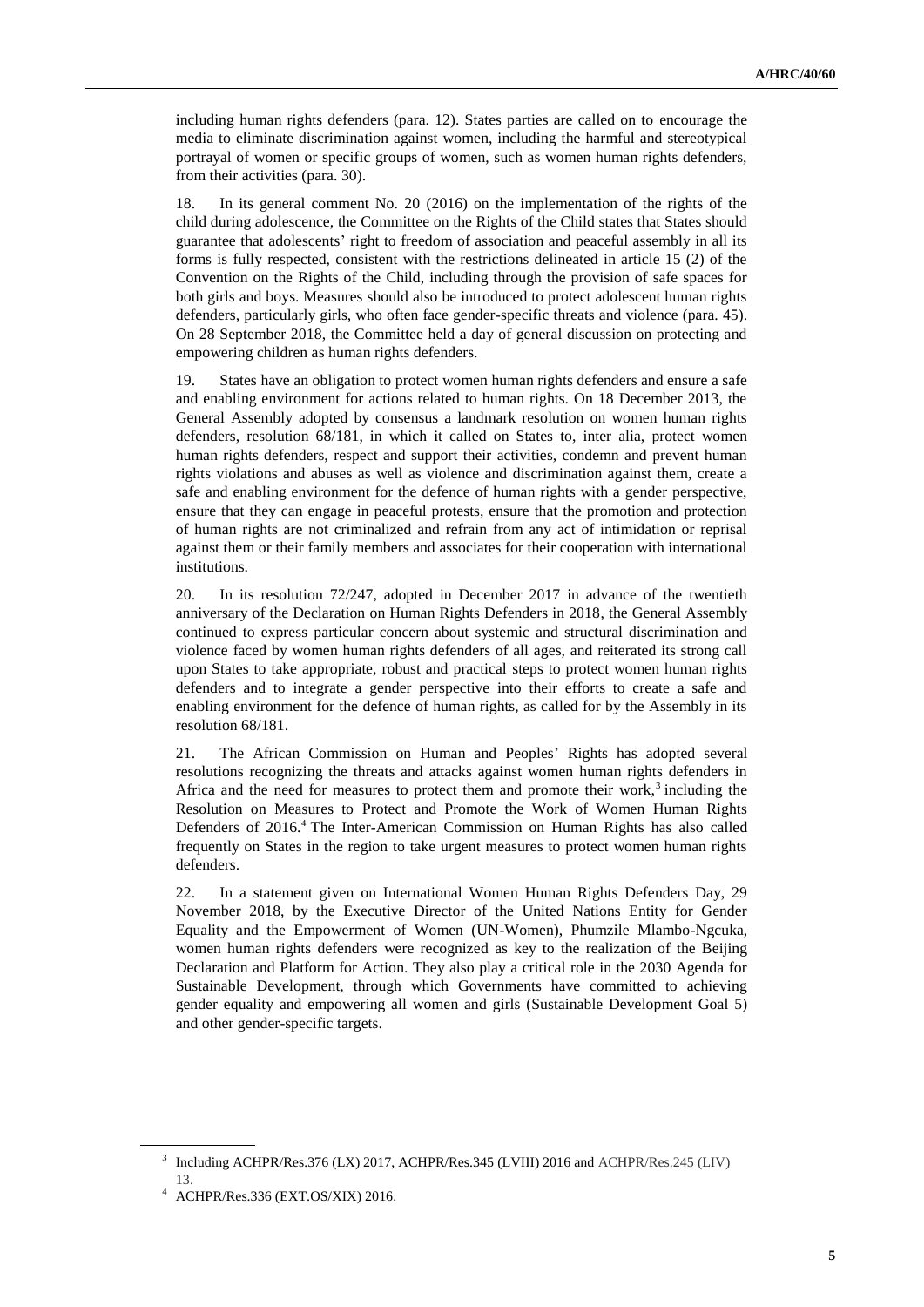# **IV. Background and environment**

23. In recent years, there have been significant gains for gender equality in intergovernmental spaces. However, greater resistance to the work of women human rights defenders has also emerged, at multiple levels and in many spaces.

24. These forms of resistance are linked to wider political developments, such as the rise of populism, fundamentalism and violent extremism. There has been a worrying rise in misogynistic, sexist and homophobic speech by prominent political leaders in recent years, normalizing violence against women and gender non-conforming persons. Women human rights defenders stress that they have been facing increased repression, violence and impunity despite formal State commitments to respect, protect and fulfil their legal human rights obligations without discrimination. In some cases, State actors have engaged in direct attacks against women defenders and their families, including through defamation campaigns, judicial harassment and criminalization. An increasing number of States in the global North and South have been restricting civil society space, imposing legal and administrative requirements that curtail the rights to freedom of opinion, expression, association and assembly.

25. A significant issue for women defenders is the reduction of funding for women's rights in recent years. In a study by a subsidiary body of the Development Assistance Committee of the Organization for Economic Cooperation and Development, it was found that in 2014, only 0.5 per cent (\$192 million) of aid for gender equality went to women's rights organizations in the North and South, compared to  $1.2$  per cent in  $2011$ .<sup>5</sup> Ninety-two per cent of the funding for gender equality went to international NGOs or NGOs in the donor country, and only 8 per cent to NGOs in developing countries.

26. Restrictive donor policies have also had a distinct impact on women defenders. For example, the policy of the United States of America entitled "Protecting Life in Global Health Assistance" (known as the global gag rule), which was introduced in 2017, requires NGOs receiving funding from the United States to certify that they do not engage in certain abortion-related activities, including counselling, referrals and advocacy on access to safe services. The policy has had an adverse impact on women defenders working on sexual and reproductive rights, HIV, sexual orientation and gender identity rights and sex workers' rights. It has reduced access to services for marginalized women, threatened the integration of health services and created division in civil society around the world.<sup>6</sup>

27. Efforts to question, subvert or co-opt international human rights law and weaken multilateral cooperation have also been made. There have been attempts to instil fear and sow discord between and within rights-based movements. There has also been renewed emphasis on "traditional values" and a resurgence of conservative narratives suggesting that the role of women should be limited to the private sphere, family and procreation. These trends subvert efforts to ensure that women in diverse circumstances enjoy substantive equality and the freedom to voice their opinions and participate meaningfully in processes that have an impact on their lives.

# **V. Contexts and root causes of violations**

28. The reasons behind the targeting of women defenders are multifaceted and complex and depend on the specific contexts that they act in. Women defenders are often perceived as challenging traditional notions of family and gender roles in society, a perception that can generate hostility from State actors and from the public, the media and other non-State actors. They can be stigmatized and ostracized by community leaders, faith-based groups,

<sup>5</sup> OECD DAC Network on Gender Equality (GENDERNET), "Donor support to southern women's rights organizations" (November 2016).

<sup>6</sup> International Women's Health Coalition, *Reality Check: Year One Impact of Trump's Global Gag Rule* (2018).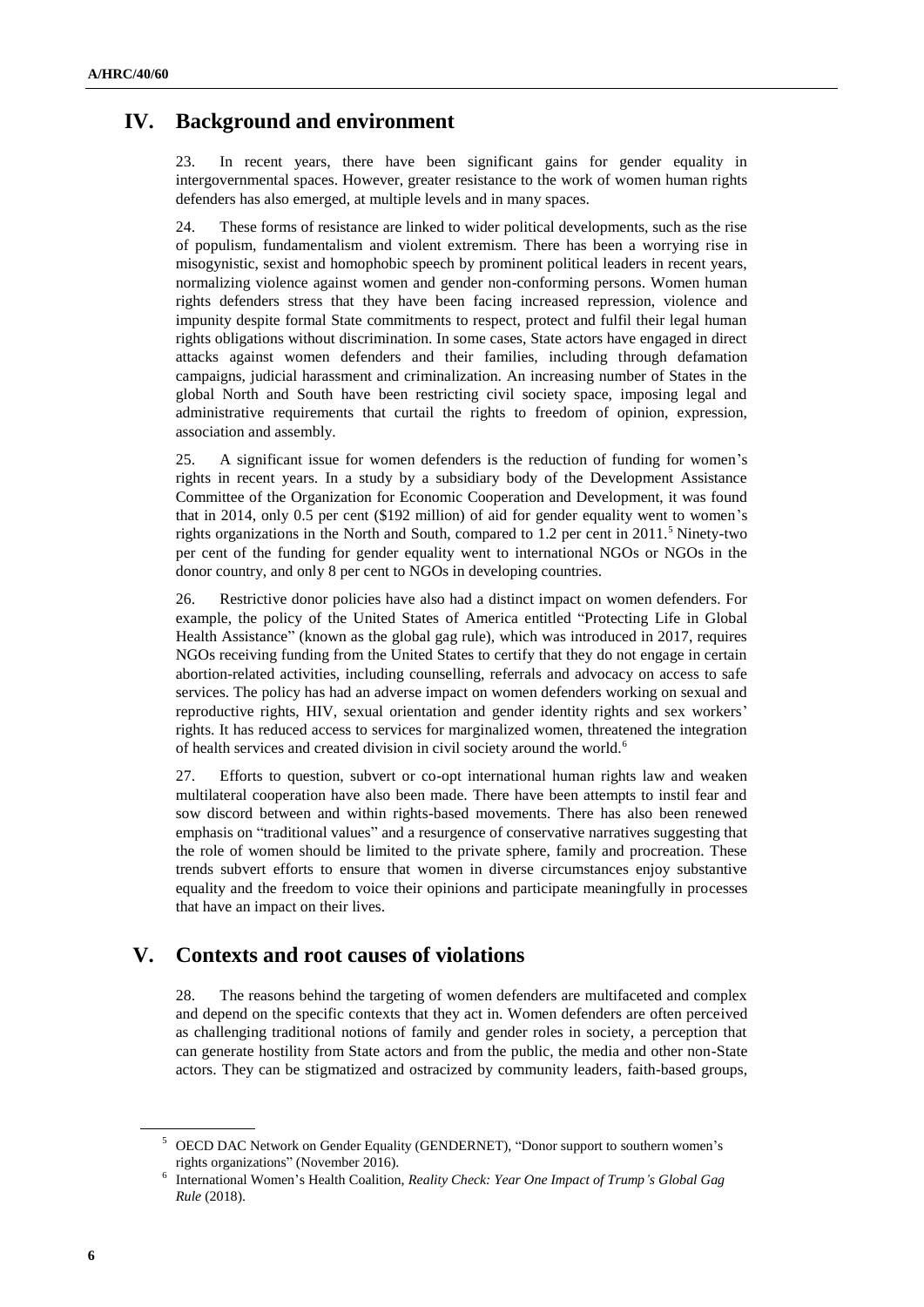families, neighbours and communities in the belief that they and their actions are a threat to religion, honour, culture or ways of life.

29. Social constructions of gender are shaped by patriarchy and heteronormativity.<sup>7</sup> Patriarchy – the privileging of men in social relations – often results in the disempowerment of women and their exclusion from decision-making processes. Patriarchal ideas circumscribe how and when women exercise voice and agency in the private and the public spheres. Similarly, heteronormativity – the privileging of heterosexuality and the rigid definition of gender identities, sexualities, and gender relations – reinforces clear distinctions between men and women. Heteronormative ideas render gender non-conforming persons invisible and reproduce expectations about how women and men should express their sexuality and gender; those who do not conform are cast as "deviant", "abnormal" or "wicked". Human rights defenders whose actions are perceived as challenging patriarchal and heteronormative systems tend to face threats and attacks, as they question understandings of women's identity and their place and role that are taken for granted and disrupt gendered power relations.

30. In some societies, the risks that women human rights defenders face are also shaped by their position in castes, tribes, clans, ethnicities or races and nations. Fundamentalist ideologies simplify and homogenize identities; those who do not conform are excluded, or even punished for their "deviance". Aggressors also stoke nationalist fears of women defenders, accusing them of being anti-national or foreign agents who are spreading foreign ideas and practices.

31. Of deep concern is the rise of the concept of "gender ideology" as posited by religious leaders, politicians and members of conservative groups, who, misunderstanding and misusing gender matters, describe the "ideology" as a threat to religious values, the family and morals in society (A/HRC/38/46, para. 14). In this view, put forward with particular vehemence in Latin America and Eastern Europe, "gender ideology" is positioned as the attempt by defenders of the human rights of lesbian, gay, bisexual and transgender persons and those of other diverse orientations and gender identities, and by feminists, to destabilize the political and social order; the supposed threat is being used to shape political outcomes and justify discrimination.

32. In some regions, militarization normalizes the use of force and violence; it often results in the idealization of violent masculinities. Militarization often changes local economies, affecting people's access to their land, agriculture, water and resources. In many places, communities are terrorized by different parties in a conflict, accused by each of siding with the other. Ensuring security – particularly during and after conflicts and foreign occupation – also disrupts economic activities, impoverishing communities. Actions taken to prevent and counter violent extremism have resulted in women defenders being labelled as potential terrorists, thus silencing legitimate, peaceful dissent. Women also often find themselves excluded from peace processes.

33. Globalization and neoliberal policies have, moreover, led to economic disempowerment and power inequalities that affect that the rights of women. Non-State actors such as businesses, organized criminals, investors and financial institutions have been growing in power and influence over States and societies. Projects carried out in the name of economic development – for example, by extractive industries and agribusiness – have resulted in environmental destruction, displacement and high levels of human rights abuses and violence. Such projects often marginalize, impoverish and fragment communities and families. Women defenders have been at the forefront of protesting such changes and claiming their rights, often with far fewer resources than those whose actions they resist.

34. The difficulty of gaining access to justice and impunity for violations increases the risks faced by women defenders. In some contexts, people of different genders are not equal before the law. Women may be subject to tribe- or clan-based systems of adjudication

<sup>7</sup> Women Human Rights Defenders International Coalition, *Gendering Documentation: A Manual for and about Women Human Rights Defenders* (2015).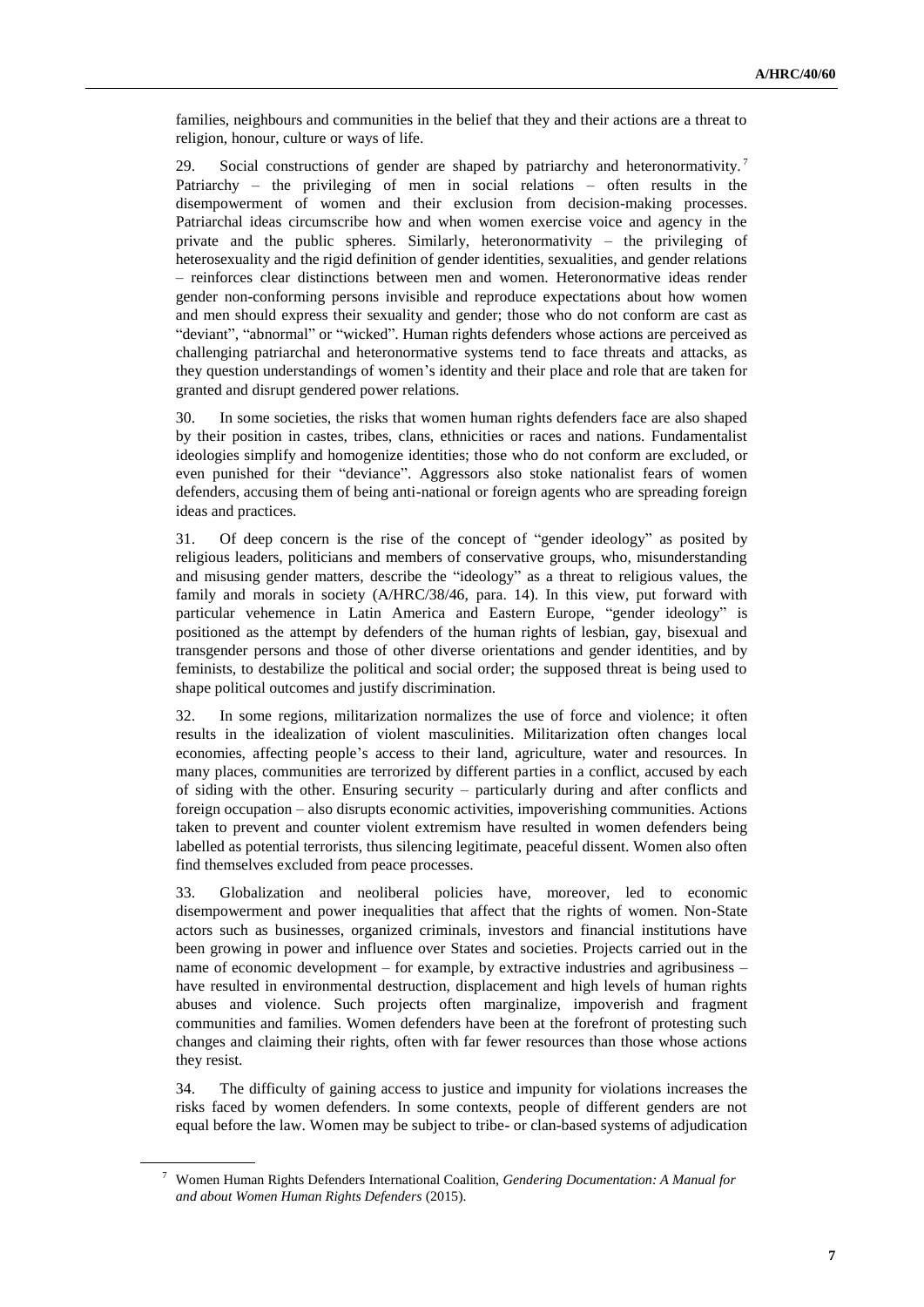that are independent of the laws of the State and can complicate their efforts to advance human rights. Many women defenders struggle to afford the legal fees they must pay to defend themselves from judicial harassment and criminalization. Reports to the police about crimes committed against them sometimes go unheeded. Impunity for human rights violations and abuses is a root cause of the threats and attacks they continue to endure.

# **VI. Gendered risks faced by women human rights defenders**

35. The experiences of women defenders are diverse. They promote and protect human rights in very different circumstances. In doing so, they generally face greater risks and challenges than men do – risks that are gendered and intersectional. Aside from gender, aspects of their identities, such as age, religion, ethnicity, class, immigration or legal status, disability, sexual orientation, gender identity, gender expression, and the way those aspects intersect shape the way women human rights defenders are perceived and treated. Women defenders are not just targeted as individuals; they are also targeted because they belong to networks, collectives and movements, and attacks against them are meant to serve as warnings to others. Some of the risks and violations they experience have not been sufficiently understood, analysed, documented and exposed; some have not been treated as legitimate human rights concerns.

#### **Non-recognition, marginalization and systematic exclusion**

36. The first issue that women defenders face is that they and their actions are often rendered invisible or their contributions marginalized, sometimes subtly. It is common for their views to be ignored, treated with scepticism and belittled, including in human rights movements. Women are often relegated to support roles in groups and organizations, while men occupy formal positions and hold formal authority to make decisions that affect their lives. Women often find it more challenging to gain access to information and participate meaningfully in meetings and decision-making processes. Women defenders have expressed deep concern about the reluctance of organizations and social movements to address gender-based discrimination, violence, and the marginalization of women in their own structures and practices.<sup>8</sup>

## **Public shaming, stigmatization, attacks on honour and reputation**

37. A powerful way of attacking women defenders is to damage their "honour" or reputation. Efforts to shame women have led to their stigmatization and isolation. In some contexts, women are often reduced to their roles as mothers, daughters and caregivers rather than seen as legitimate political and economic actors in all spheres of society. In particular, in conservative societies, women defenders are derided for their efforts to create change. They are labelled "bad mothers", "difficult", "loose", "loud", "nasty" or "witches". They are cast as "unbelievers", "atheists", "guerrillas", "separatists", "the enemy within", "traitors", "anti-nationalists" or "terrorists".

38. Sexuality baiting is a tactic commonly used to attack women defenders. Comments and insinuations about their sexuality, sexual orientation and reproductive or marital status are used to discredit their work. They are falsely accused of being promiscuous or engaging in prostitution. They are referred to derogatorily as "divorcees" or "lesbians".

39. Public shaming is an effective tactic because it alienates women, often turning family members, colleagues and neighbours against them. Where families and communities are the primary source of protection, this tactic can leave women defenders vulnerable to physical attacks and psychological harm. As a result, some of them retreat to activities permitted by custom and tradition, which are less heavily regulated by law.

<sup>8</sup> Association for Women's Rights in Development, *Women Human Rights Defenders Confronting Extractive Industries: An Overview of Critical Risks and Human Rights Obligations* (2017).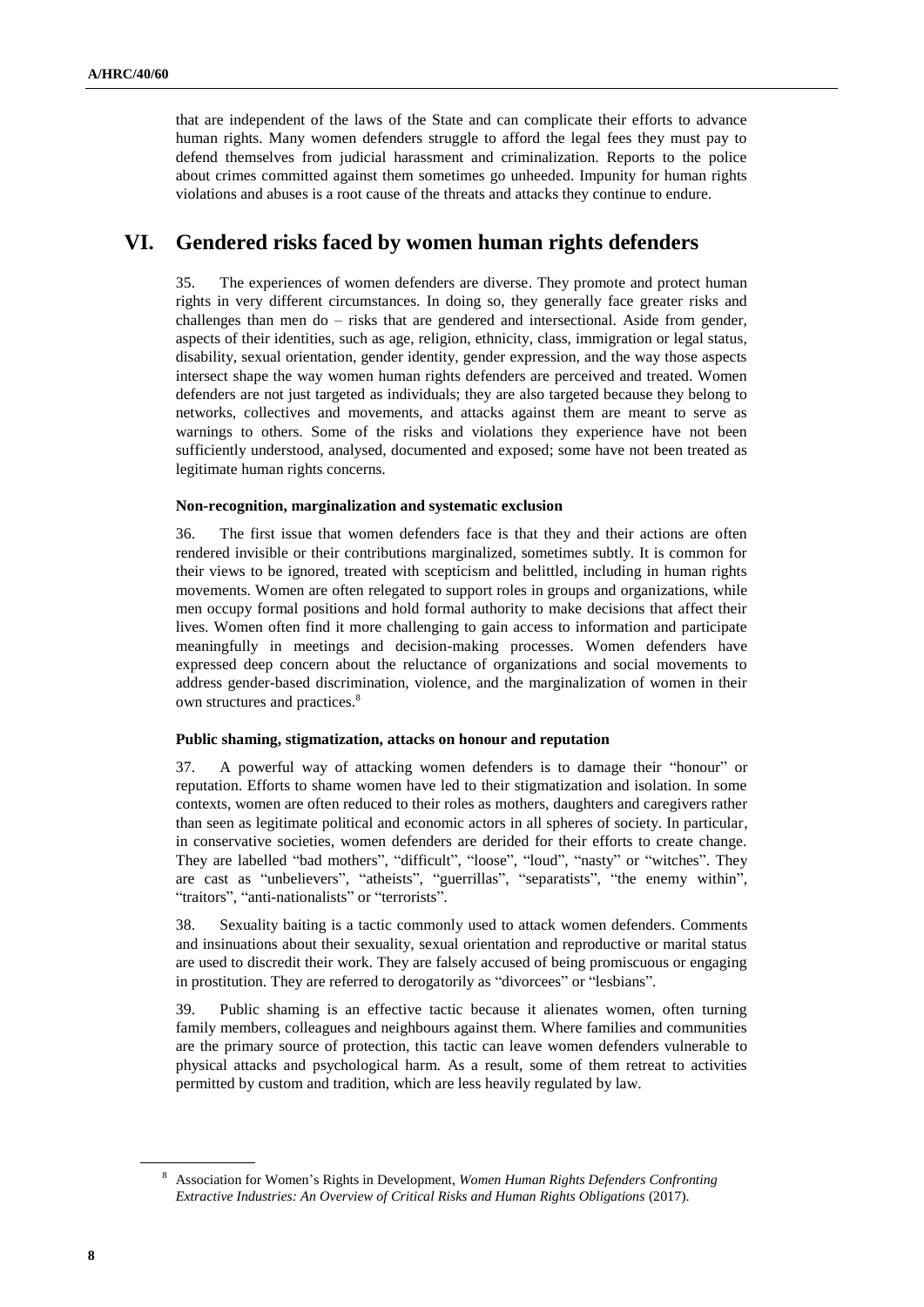#### **Risks, threats and attacks in the private sphere and against families and loved ones**

40. Women defenders face distinct risks in the private sphere. They have at times – girls especially – been forcibly confined at home by family members to prevent them from engaging in human rights activism. Some experience domestic violence because of their activism, as partners or parents subject them to verbal and physical abuse to pressure them into ceasing their efforts. They have been separated from their children by their husbands as a form of punishment. Women are sometimes targeted on their way home or while they are at home.

41. Family members and loved ones of women defenders – in particular, their children, partners, relatives and close friends – have been targeted by aggressors to coerce them into giving up their activism. Such attacks trigger deep feelings of guilt in women defenders; this pain is deepened when others blame them for causing these attacks.

## **Physical attacks, sexual violence, torture, killings and enforced disappearances**

42. The threat of violence, including sexual violence, is often used to silence women defenders. Even rumours alone, for example, of sexual violence committed during detention or imprisonment, can be damaging. Women defenders are also at risk of femicide, rape, acid attacks, arbitrary arrest, detention, killings and enforced disappearances.

43. On 31 July 2018, anti-corruption campaigner Kateryna Handzyuk was attacked by an unknown man with sulfuric acid in Kherson, Ukraine, and died three months later.<sup>9</sup> Ms. Handzyuk, a member of the executive committee of Kherson City Council, had exposed the corruption of local authorities, including the police. The killing was one in a series of brutal attacks against human rights defenders, for which few perpetrators have been brought to justice.

44. The Special Rapporteur is concerned about the enforced disappearances of three women defenders in Saudi Arabia – Samar Badawi and Nassima al-Sadah, <sup>10</sup> who had campaigned for civil and political rights, including for the lifting of the ban on female drivers and the end of the guardianship system that makes women legally and socially dependent on men, <sup>11</sup> and Amal al-Harbi, who had campaigned for the release of her imprisoned husband, Fowzan al-Harbi, a human rights defender. All three women were arrested on 30 July 2018 by the Mabahith State security forces in the wake of a government crackdown on public figures and other human rights defenders that began in September 2017 and a wave of arrests of women defenders in May 2018. They remain detained in the Al-Mabahith prison in Dhahban.

# **Online harassment, violence and attacks**

45. Women human rights defenders are often subjected to online harassment, violence and attacks, which include threats of sexual violence, verbal abuse, sexuality baiting, doxing (a practice in which private information about a person is shared online by others) and public shaming. Such abuse occurs in comments on news articles, blogs, websites and social media. The online terror and slander to which women are subjected can also lead to physical assault. Women defenders have been maligned by "deepfake" videos, in which images and videos are combined and manipulated to create computer-generated replicas of them saying and doing things they have not done. Women are often unable to defend themselves from these acts.

<sup>&</sup>lt;sup>9</sup> See also press release from International Federation for Human Rights dated 16 November 2018. Available from www.fidh.org/en/issues/human-rights-defenders/ukraine-suspect-arrested-in-thekilling-of-katerina-gandzyuk-fighting#.

<sup>&</sup>lt;sup>10</sup> References are made throughout the document to urgent appeals and allegation letters sent by the Special Rapporteur. All such communications are available from https://spcommreports.ohchr.org/Tmsearch/TMDocuments. With respect to Ms. Badawi and Ms. al-Sadah, see [UA SAU 11/2018.](https://spcommreports.ohchr.org/TMResultsBase/DownLoadPublicCommunicationFile?gId=24127)

<sup>&</sup>lt;sup>11</sup> Alkarama, "Saudi Arabia: crackdown on human rights defenders continues unabated" (9 August 2018).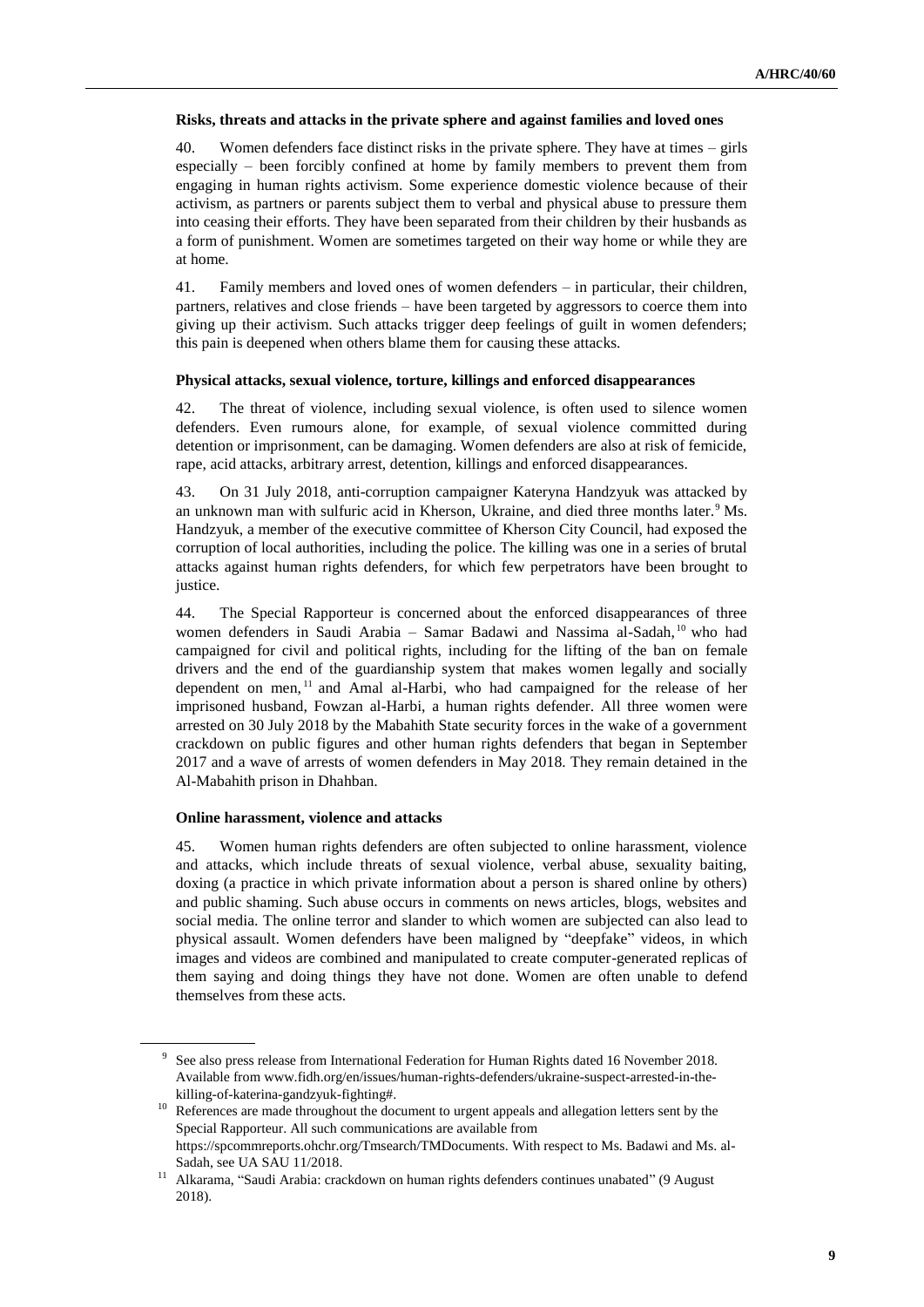46. In April 2018, Indian investigative journalist Rana Ayyub was subjected to an online hate campaign and death threats when she was misquoted on Twitter.<sup>12</sup> She was threatened with sexual violence on social media and subjected to misogynistic vitriol and hate speech for being a Muslim woman. A deepfake pornographic video manipulated to include her face was circulated. She was doxed and bombarded with sexual messages. Her reports to the police were not taken seriously, and the perpetrators have yet to be brought to justice.

### **Judicial harassment and criminalization**

47. The Special Rapporteur has received many reports of women defenders being subjected to judicial harassment and criminalization. Women defenders whose activism is interpreted as a challenge to religious customs have been charged with blasphemy; women who work on sexual and reproductive rights have been charged with violating so-called public morality laws. False accusations have been made against women defenders, for example, stating that they are engaged in adultery and prostitution or in terrorist acts. They have also been subjected to strategic lawsuits against public participation by businesses, to intimidate and silence them.

## **Denial of participation, restrictions and reprisals for engagement with international and regional human rights systems**

48. Women defenders have been excluded from engagement with multilateral institutions, intergovernmental organizations and regional bodies on human rights issues; some have been subjected to reprisals when they have engaged with them all the same. States sometimes delegitimize their work, restricting or prohibiting their participation in international meetings. NGOs have been excluded through the General Assembly's noobjection procedure, which allows Member States to veto the participation of any NGO without providing a reason. Gaining access to international meetings often poses challenges, such as obtaining visas and funding for travel and even entry to buildings. Women defenders have also reported experiencing sexism, misogyny and racism in multilateral spaces.<sup>13</sup>

49. A method of undermining women in civil society is the formation of governmentorganized "NGOs", which then make representations in intergovernmental spaces.<sup>14</sup> Such organizations advocate for the support of government policies, enabling States to claim that they cooperate with and support civil society groups while sidelining their critics. They also create an impression of conflict and fragmentation in civil society.

50. Women defenders have been subjected to travel bans, harassment, interrogation, arbitrary detention and physical attacks before and after meetings. On 26 October 2017, for example, five special procedure mandate holders expressed concern over allegations of physical attacks, intimidation and harassment of the executive director of a coalition of human rights defenders of Central Africa, Maximilienne Ngo Mbe, after she participated in the review of Cameroon by the Human Rights Committee (A/HRC/39/41, annex I, para. 7).

51. Of concern to the Special Rapporteur is the withdrawal by the African Commission on Human and Peoples' Rights of the observer status of the Coalition of African Lesbians on 8 August 2018<sup>15</sup> on the basis of a 2015 decision by the African Union Executive Council wherein the Council considered the Coalition to be an NGO attempting to impose values contrary to African values.<sup>16</sup> As civil society organizations have noted,<sup>17</sup> this withdrawal of

<sup>&</sup>lt;sup>12</sup> [UA IND 10/2018.](https://spcommreports.ohchr.org/TMResultsBase/DownLoadPublicCommunicationFile?gId=23845)

<sup>&</sup>lt;sup>13</sup> Submission prepared by the Sexual Rights Initiative, International Women's Health Coalition, Independent Consultant Cynthia Rothschild and Association for Women's Rights in Development. Available a[t](https://www.ohchr.org/Documents/AboutUs/CivilSociety/Procedures/CivilSociety/JointInputSIRI_%20IWHC_CynthiaRothschild_AWRD.pdf)

[www.ohchr.org/Documents/AboutUs/CivilSociety/Procedures/CivilSociety/JointInputSIRI\\_%20IWH](https://www.ohchr.org/Documents/AboutUs/CivilSociety/Procedures/CivilSociety/JointInputSIRI_%20IWHC_CynthiaRothschild_AWRD.pdf) [C\\_CynthiaRothschild\\_AWRD.pdf.](https://www.ohchr.org/Documents/AboutUs/CivilSociety/Procedures/CivilSociety/JointInputSIRI_%20IWHC_CynthiaRothschild_AWRD.pdf)

<sup>14</sup> Kvinna till Kvinna Foundation, *Suffocating the Movement: Shrinking Space for Women's Rights* (2018).

<sup>15</sup> EX.CL./Dec.1015 (XXXIII), para. 8 (vii).

<sup>16</sup> EX.CL./Dec.887 (XXVII), para. 7.

<sup>17</sup> Se[e http://independenceachpr.org/.](http://independenceachpr.org/)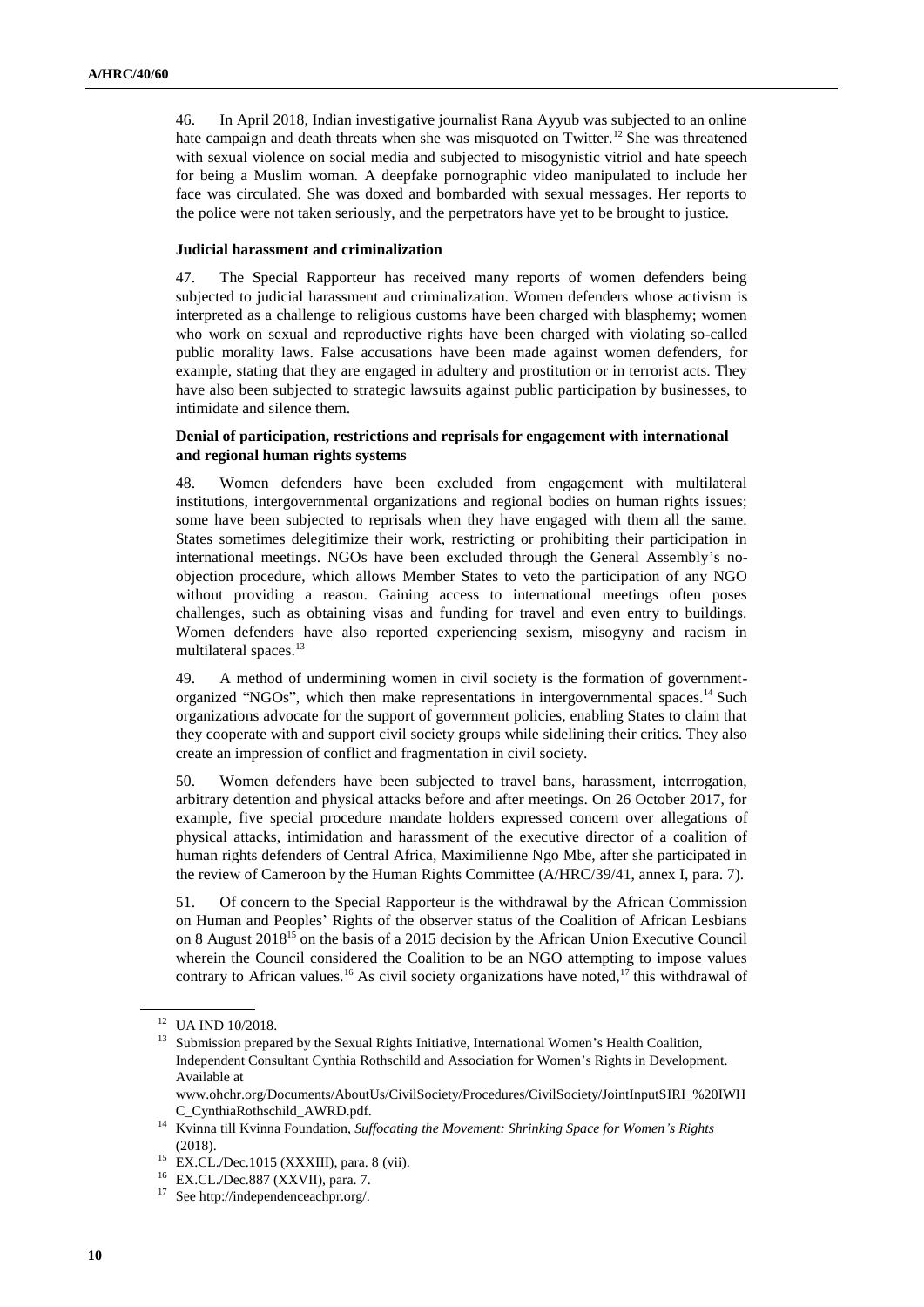status raises concerns about the Commission's independence and impartiality, views of women's rights and sexual rights and the space for defending human rights in the continent.

#### **Threats to status**

52. In some situations, women defenders have experienced threats to their status, whether as citizens, migrants or refugees. In Bahrain, women defenders are at risk of denaturalization. Some women defenders on the move are fearful that their work permits may be revoked or their asylum claims jeopardized because of their activism (see A/HRC/37/51). In November 2018, Ana Quirós, <sup>18</sup> director of the NGO Centro de Información y Servicios de Asesoría en Salud, was stripped of her Nicaraguan citizenship of over 20 years and deported to Costa Rica.

53. Women defenders who seek asylum in other countries are vulnerable to extradition requests. According to information provided to the Special Rapporteur, in 2017, opposition activist, journalist and blogger Zhanara Akhmetova, who had sought asylum in Ukraine, was detained for a month in a pre-detention centre in Kyiv because of an extradition request by Kazakhstan.

## **Physical incarceration**

54. Some women are held against their will for their activism, for example in immigration detention centres or psychiatric institutions. Young lesbian defenders have been incarcerated and forced to undergo treatment to "correct" their homosexuality.<sup>19</sup>

55. According to information received by the Special Rapporteur, in March 2018, the Kazakh activist and blogger Ardak Ashym was forcibly placed in a psychiatric facility for over a month and subjected to psychiatric treatment, including with psychotropic drugs.<sup>20</sup> She was accused of inciting social discord under article 174 of the Criminal Code of Kazakhstan and of insulting a State official through the mass media under article 378. She was released after international pressure and went abroad to avoid forced hospitalization.

#### **Attacks against collectives and movements of women human rights defenders**

56. At times, States specifically target feminists and movements of women defenders, using different forms of repression, criminalization, hate speech and the incitement of violence.

57. Since the outbreak of the political crisis in Nicaragua in April 2018, for example, the Mesoamerican Women Human Rights Defenders Initiative (IM-Defensoras) has documented the cases of 273 women human rights defenders who have experienced 370 different types of attacks.<sup>21</sup> More than a hundred such women were arbitrarily detained by the police and/or paramilitaries, of which 53 remain detained and 40 have been formally charged. Two trans women defenders were executed. Around 75 women defenders have been forcibly displaced internally or externally, and 22 had to flee with their families. Women defenders, their organizations and their families have experienced harassment, surveillance and threats and have been slandered and defamed systematically by the Nicaraguan Government and its allies.

# **VII. Challenges and risks faced by specific groups of women human rights defenders**

58. A woman human rights defender may belong to several of the following groups.

<sup>18</sup> A[L NIC 4/2018.](https://spcommreports.ohchr.org/TMResultsBase/DownLoadPublicCommunicationFile?gId=24145)

<sup>19</sup> Asia Pacific Forum on Women, Law and Development, *Claiming Rights, Claiming Justice*: *A Guidebook on Women Human Rights Defenders* (2007).

<sup>20</sup> Amnesty International, "Kazakhstan: civil activist detained in psychiatric facility – Ardak Ashym", (27 April 2018).

<sup>&</sup>lt;sup>21</sup> Data are from the Nicaraguan Women Human Rights Defenders Initiative and the registry of attacks against such defenders of IM-Defensoras (November 2018).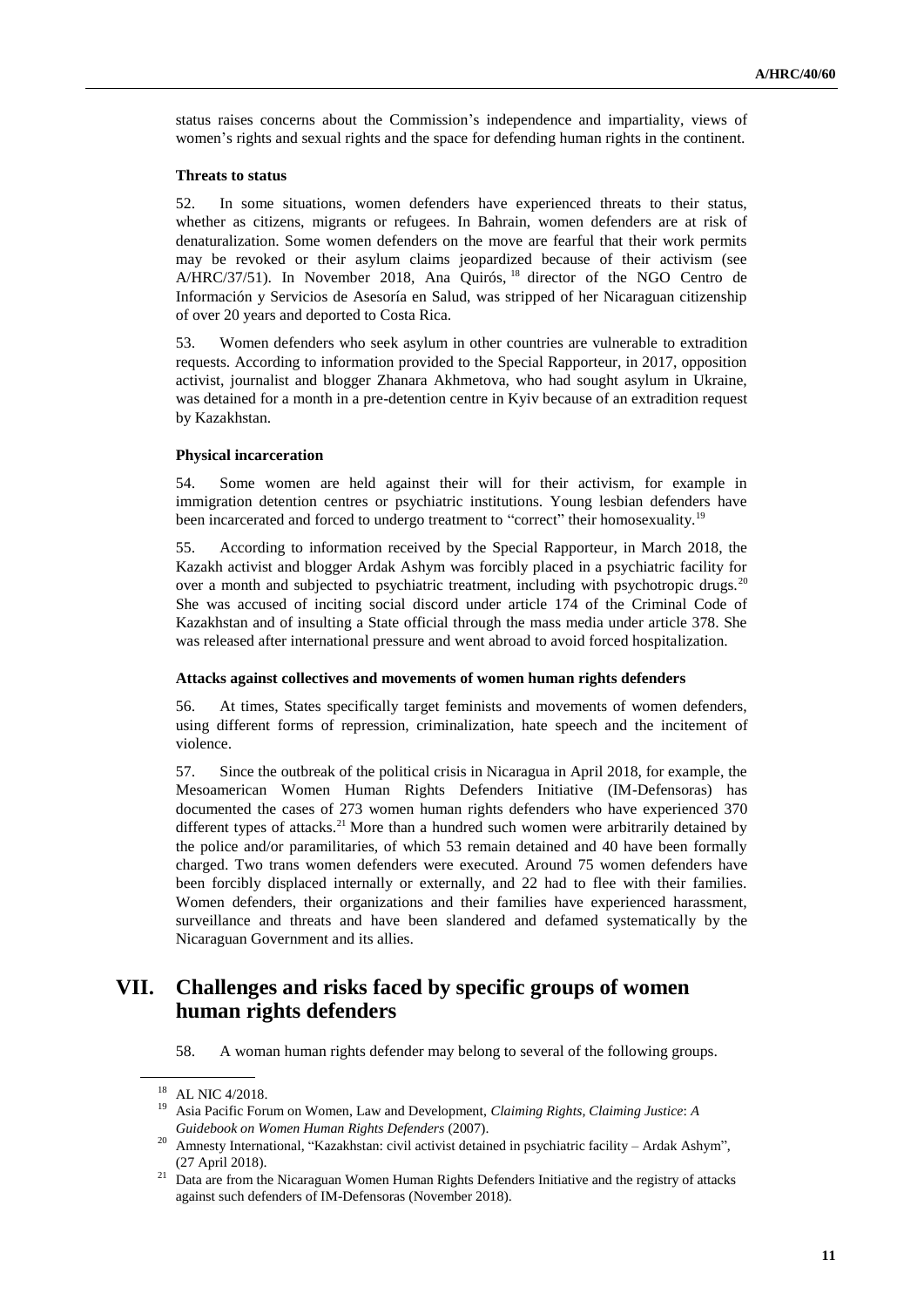### **Girl human rights defenders**

59. In August 2018, 15-year-old Greta Thunberg of Sweden began a school strike on Fridays to protest inaction by the Government of Sweden on climate change, inspiring thousands of other students to do likewise in other countries. When she was 8 years old, Amariyanna Copeny called attention to the water crisis in Flint, Michigan, in the United States, by writing to President Barack Obama and continues to be a prominent activist. Sixteen-year-old Palestinian Ahed Tamimi was detained in December 2017 in connection with her human rights work against Israeli occupation, land confiscation and settlement construction. She was sentenced to eight months of imprisonment. $^{22}$ 

60. Girls the world over promote and protect a wide range of rights – not just the right to education and gender equality – but because of their age, dependent status and other aspects of their identities they often face challenges. Perceived as too young or immature to participate in human rights activism, they are often sidelined or just given token attention. They are not given the same access to resources, knowledge and technologies as older human rights defenders. Funding is often inaccessible, as most girls do not have the track records and organizational structures required by funders. As they often lack the means to support themselves independently, losing family support because of their activism can be devastating. Support from fellow human rights defenders, especially girls, is crucial.

#### **Gender non-conforming defenders**

61. Gender non-conforming persons do not conform to gender norms in, for example, their behaviour, dress or activities. They can be subjected to threats and attacks for their gender non-conformity, including from fellow defenders.

62. The Special Rapporteur is concerned about the situation of student transgender activist Victoria Obando, who was arrested by paramilitaries in León, Nicaragua, on 25 August 2018 for participating in student demonstrations against the Government. She remains at risk of mistreatment while she is held in a men's prison, La Modelo.

## **Indigenous women human rights defenders and women human rights defenders from minority groups**

63. Indigenous women defenders are often involved in protecting their rights to their lands, territory and natural resources. They often resist the actions of corporations and local authorities that are much better resourced. Geographically dispersed and often living in rural areas, they can find it difficult to connect with fellow women defenders.

64. Women defenders belonging to minority groups are often at greater risk of prejudice and discrimination because of their activism and their minority backgrounds. In Chhattisgarh, India, for example, Adivasi schoolteacher Soni Sori continues to be slandered, harassed and intimidated by the police for her activism.<sup>23</sup> In February 2016, she was the victim of an acid attack by unidentified assailants who warned her not to complain about the Inspector General of Bastar District and threatened her daughter. In 2011, she was arrested on eight charges. She was acquitted of seven of them and granted bail in connection with the eighth. While in custody, she reported being tortured and sexually harassed.

65. Sudha Bhardwaj, a lawyer who assists Adivasis, Dalits, workers and farmers, endured a vicious smear campaign and was arrested on 28 August 2018 under the Unlawful Activities (Prevention) Act.<sup>24</sup> Her house was raided, her personal items seized, and she has been placed under house arrest.

<sup>22</sup> [UA ISR 1/2018.](https://spcommreports.ohchr.org/TMResultsBase/DownLoadPublicCommunicationFile?gId=23565)

 $^{23}\,$  [AL IND 1/2016.](https://spcommreports.ohchr.org/TMResultsBase/DownLoadPublicCommunicationFile?gId=19580)

<sup>24</sup> [AL IND 16/2018;](https://spcommreports.ohchr.org/TMResultsBase/DownLoadPublicCommunicationFile?gId=23962) [AL IND 21/2018.](https://spcommreports.ohchr.org/TMResultsBase/DownLoadPublicCommunicationFile?gId=24096)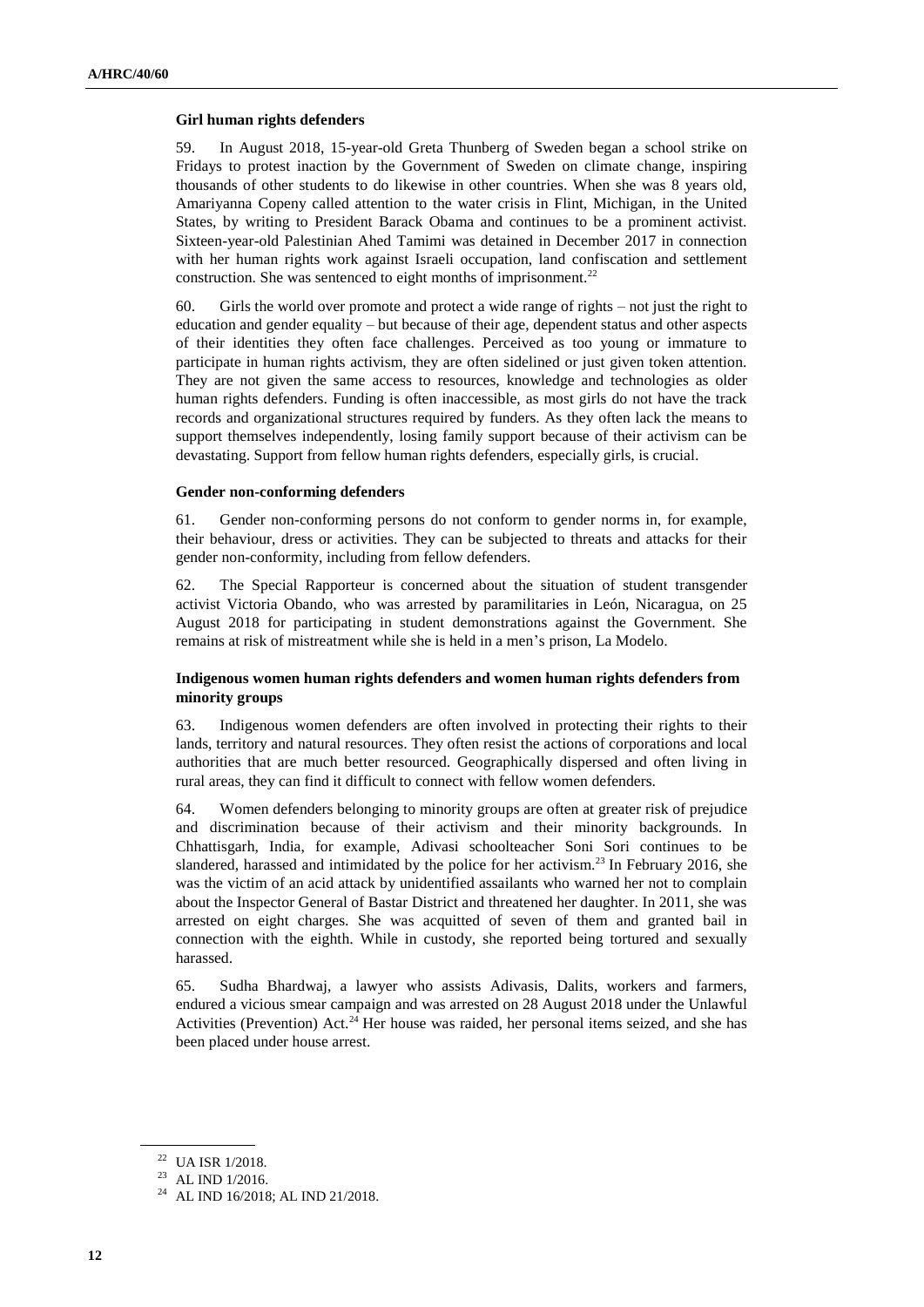#### **Women human rights defenders with disabilities**

66. Women defenders with disabilities often have a harder time defending their rights because of their disabilities and the effects on their standard of living. Depending on the disabilities and barriers in society they live with, they may face obstacles to communication, social interaction and access to information and spaces of dialogue, as well as financial precarity. They may need reasonable accommodations and specific support to enable them to conduct activism, such as accompaniment, human and/or technical support and transportation assistance. Those with disabilities such as autism may not perceive danger signals and may be more vulnerable to violations and abuses.

# **Women journalists and lawyers**

67. Women journalists and lawyers face high risks, often because, exposing issues and challenging those in power, they are highly visible. In 2018 alone, three journalists were victims of targeted attacks – Leslie Ann Pamela Montenegro del Real was killed in Mexico, Maharram Durrani in Afghanistan and Wendi Winters in the United States. In 2017, Reporters Without Borders notes, 10 women journalists were killed, often as they persevered in the face of threats, harassment and intimidation. Women lawyers are sometimes accused of protecting criminals or stigmatized for defending the rights of marginalized minorities, such as lesbian, gay, bisexual, and transgender persons and those of other diverse orientations and gender identities. They are sometimes subjected to genderbased discrimination by colleagues and judges and mistreated by the police.

## **Women human rights defenders in prominent and leadership positions**

68. Women leaders who represent their groups and speak out on issues tend to be targeted for their visibility – not only to silence them but also to discourage broader dissent.

69. In the Philippines, Senator Leila de Lima has been in detention since February 2017 for denouncing President Rodrigo Duterte's War on Drugs, which has led to violence, extrajudicial killings and human rights violations.<sup>25</sup> She has been held on politically motivated, non-bailable charges for violating the Comprehensive Dangerous Drugs Act of 2002; while in detention, she has been subject to restrictions.

70. Chief Justice of the Supreme Court of the Philippines Maria Lourdes Sereno was unseated in May 2018 by a Supreme Court decision widely considered unconstitutional.<sup>26</sup> Ms. Sereno had objected to President Duterte's policies on drugs and martial law, after which he publicly pushed for her resignation. When she refused to resign, he pushed for her impeachment, even ordering Congress to remove her. Also in the Philippines, awardwinning journalist Maria Ressa, chief executive officer of the news website Rappler, has been indicted on tax evasion charges, in what is considered political persecution in response to critical reporting on the Government.

# **Women human rights defenders in conflict and post-conflict situations and living under occupation**

71. Women often find it more challenging to promote and protect rights when they live in insecure and unstable environments. Where non-State actors dominate, State authorities may have little power or control. Religious non-State actors may impose restrictions on behaviour and dress, subjecting women to discipline for perceived infractions.

72. For example, women living in Islamic State in Iraq and the Levant (ISIL/Da'esh) face restrictions that make it difficult and dangerous to engage in public spaces, much less in human rights activism. In Afghanistan, women defenders have been displaced from several provinces because of Taliban attacks, affecting their level of engagement. In Yemen, they have experienced verbal and physical violence, and militant groups have

<sup>&</sup>lt;sup>25</sup> Amnesty International, "Philippines: drop politically motivated charges against Senator de Lima and ensure her immediate and unconditional release" (27 August 2018).

<sup>&</sup>lt;sup>26</sup> Commission on Human Rights of the Philippines, "Statement of the Commission on Human Rights on the Supreme Court decision to oust Chief Justice Maria Lourdes Sereno", (15 May 2018).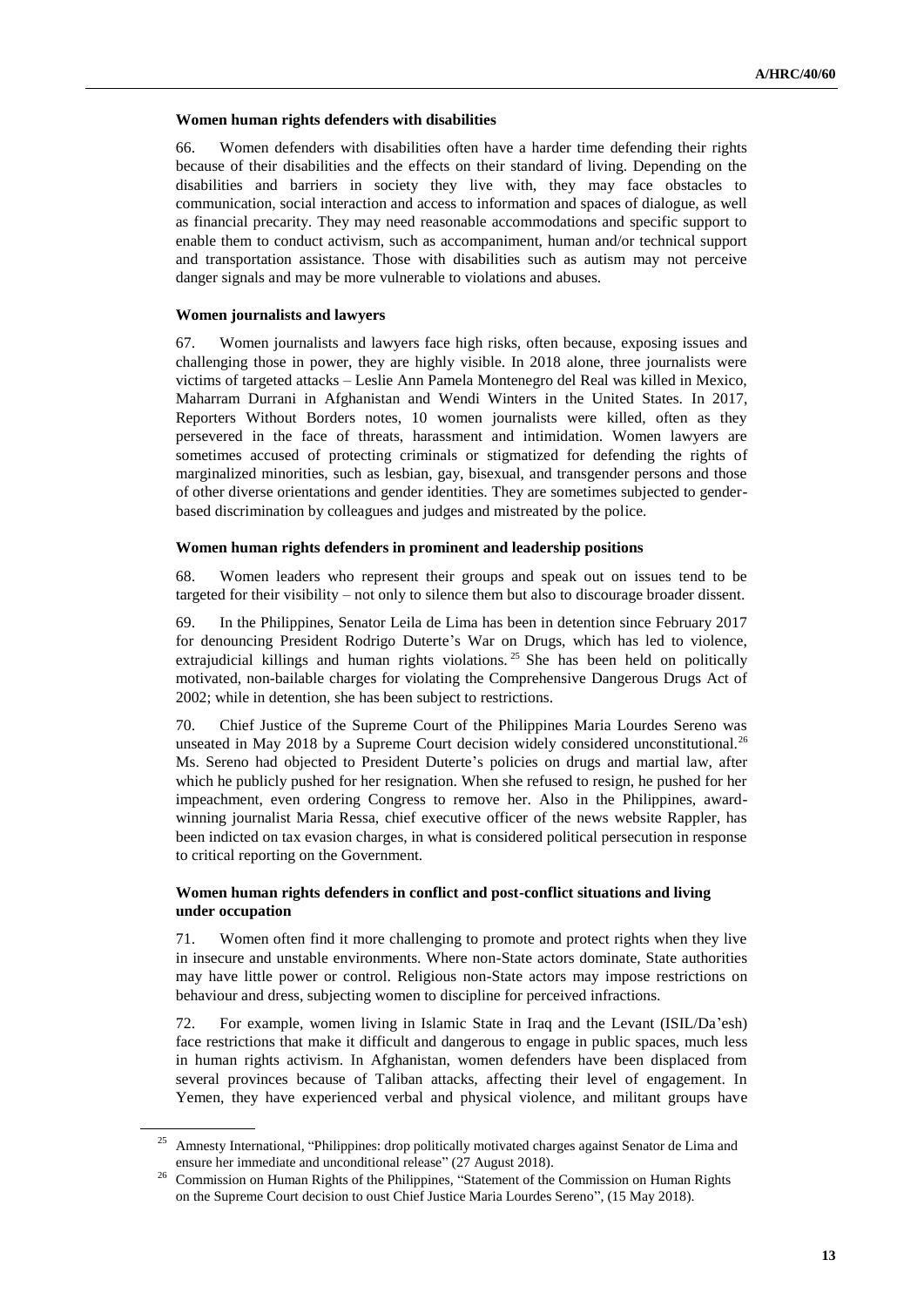broken into their homes and offices. In Sri Lanka, women defenders in grass-roots areas documenting war crimes have been placed under surveillance. In the Occupied Palestinian Territory, women defenders have faced severe restrictions on their activities, including limitations on funding, and have been subject to the excessive use of force when they engage in peaceful protests. Women are also often excluded from peace processes, including in post-conflict settings.

#### **Women human rights defenders on the move**

73. Women defenders on the move include refugees, internal and international migrants, internally displaced persons, victims of smuggling and trafficking and the stateless (see A/HRC/37/51). They include women who have been forced into exile – temporarily or permanently – because of the risks related to their activism. Women defenders on the move face many restrictions. Those with precarious status and who live in irregular situations often fear retaliation for their activism, including arrest, detention and deportation.

#### **Women human rights defenders deprived of their liberty**

74. Women in forced confinement struggle to advocate for their rights. They are at risk of mistreatment, medical negligence, isolation, inhuman and degrading treatment and torture. Women defenders have been coerced into signing confessions or have received prison sentences in absentia despite being in government custody.

75. The Special Rapporteur is concerned about the situation of women defenders in Isa Town Prison for women in Bahrain, who, as noted by civil society in a joint letter of October 2018<sup>27</sup> were allegedly subjected to reprisals in September 2018 for the attention drawn to their situation by the United Nations and the British Parliament. According to reports, Hajar Mansoor Hasan,<sup>28</sup> Najah Yusuf and Medina Ali were beaten harshly and kept in isolation. Following the assault, Ms. Mansoor required hospitalization. Prison authorities applied restrictions to all inmates and prison conditions deteriorated. On 14 October 2018, the three women launched a hunger strike in protest over inhumane conditions.

76. The Special Rapporteur looks forward to the forthcoming report of the Working Group on the issue of discrimination against women in law and practice on women deprived of liberty, to be presented at the forty-first session of the Human Rights Council in June 2019.

#### **Women human rights defenders working on land and environment rights**

77. Global Witness reported that 2017 was the deadliest year on record for land and environmental rights defenders.<sup>29</sup> Women defending their lands, territories and rights related to the environment are often at a disadvantage in their activism. They are often excluded from land ownership, community negotiations and decisions about the future of their lands. When they engage in activism, they are often criticized for neglecting their domestic duties and endangering their families. In some cases, perpetrators deliberately target women in communities as a strategy of intimidation and fear.

78. Feminist indigenous leader Berta Cáceres<sup>30</sup> was shot and killed at her home in La Esperanza in Honduras in 2016. She had been facing sexual harassment, death threats and spurious criminal charges for her work in defending land and environmental rights. While eight men accused of her murder have been brought to trial, there are serious concerns, including among the family members, about the conduct of the trial. The Special Rapporteur continues to monitor developments in this case and urges the Government of Honduras to ensure that the trial is fair.

<sup>27</sup> Available at [http://birdbh.org/wp-content/uploads/2018/10/Joint-letter-by-NGOs-3-Bahraini-](http://birdbh.org/wp-content/uploads/2018/10/Joint-letter-by-NGOs-3-Bahraini-WHRDs-18-October-2018.pdf)[WHRDs-18-October-2018.pdf.](http://birdbh.org/wp-content/uploads/2018/10/Joint-letter-by-NGOs-3-Bahraini-WHRDs-18-October-2018.pdf) 

<sup>28</sup> [UA BHR 4/2017.](https://spcommreports.ohchr.org/TMResultsBase/DownLoadPublicCommunicationFile?gId=23029)

<sup>29</sup> Global Witness, *At what cost?* (2018).

<sup>30</sup> A[L OTH 8/2017,](https://spcommreports.ohchr.org/TMResultsBase/DownLoadPublicCommunicationFile?gId=23158) AL OTH 9/2017[, AL HND 4/2017,](https://spcommreports.ohchr.org/TMResultsBase/DownLoadPublicCommunicationFile?gId=23130) [AL HND 4/2016,](https://spcommreports.ohchr.org/TMResultsBase/DownLoadPublicCommunicationFile?gId=19396) [UA HND 2/2016,](https://spcommreports.ohchr.org/TMResultsBase/DownLoadPublicCommunicationFile?gId=22403) [UA HND](https://spcommreports.ohchr.org/TMResultsBase/DownLoadPublicCommunicationFile?gId=22405)  [4/2013.](https://spcommreports.ohchr.org/TMResultsBase/DownLoadPublicCommunicationFile?gId=22405)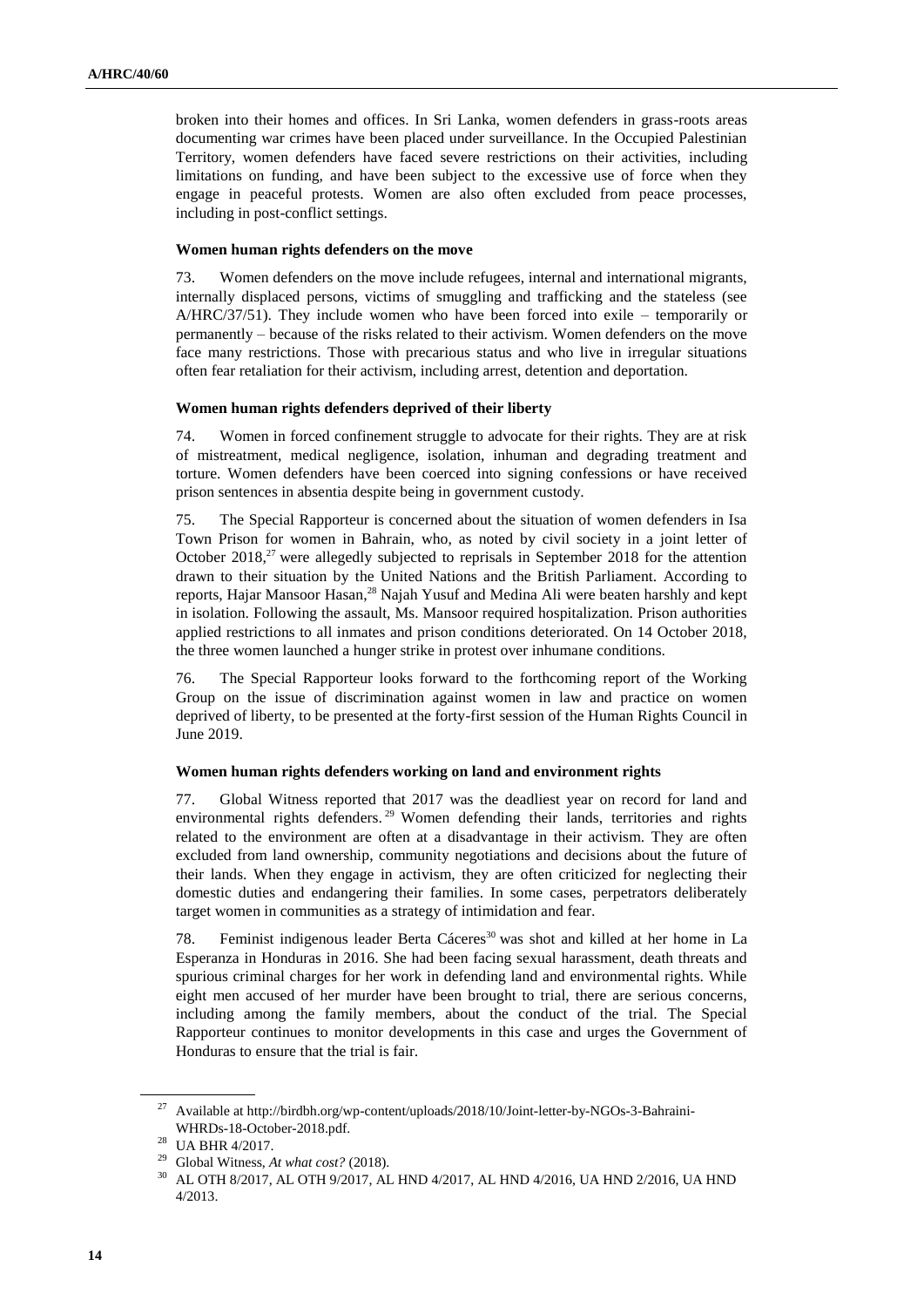# **Women human rights defenders working on women's rights, gender equality, and sexual and reproductive rights, including sexual orientation, gender identity and gender expression**

79. Persistent discrimination in family, cultural and sexual and reproductive rights have a debilitating impact on the capacity of women to claim equal standing in all aspects of life and promote and protect human rights.

80. Women working on women's rights and gender equality act on diverse issues. They highlight how laws and practices concerning inheritance, land and property leave daughters and wives subjugated and impoverished. They act to eliminate domestic violence, incest, early and forced marriage, marital rape and female genital mutilation. They call for women and girls to have the autonomy to make decisions about their lives and their bodies and access to safe and legal abortion.

81. These issues are often considered private or shameful matters, leading family members to pressure the women to give up their advocacy efforts. These are also issues that may be perceived as challenging religious and cultural norms and may trigger a backlash from religious and conservative groups.

82. Women defenders also stress that when they provide direct assistance and support to women survivors of violence, they put themselves in danger of harm. Safe houses or the offices of women defenders who find themselves subject to stalking, intimidation and threats sometimes receive no police protection.

## **Women defenders working on sex workers' rights**

83. Sex workers are often stigmatized and treated as if they are not deserving of rights. Some sex workers who have sought help from the police for crimes perpetrated against them have been ignored, mistreated and subjected to sexual violence. Women who defend sex workers' rights have also endured smear campaigns, threats and attacks.

84. Angélica Miriam Quintanilla, the director of Liquidambar, a sex worker-led organization in El Salvador, was found murdered on 6 May 2016 in an area known for sex work. There has been no progress in the investigation into her killing.

# **VIII. Building diverse, inclusive and strong movements of women human rights defenders**

85. Women defenders advance rights both individually and collectively. They draw strength and sustenance from each other, their families and communities. There are no short cuts to building diverse, inclusive and strong movements of women defenders. It requires the wholesale dismantling of harmful gender stereotypes and a radical reimagination of the world so that understandings of gender are not used to legitimize the domination and marginalization of women. Also required is an intersectional analysis of power relations that clarifies how gender interacts with such factors as age, race, ethnicity and disability to affect the risks and obstacles faced by women defenders and their space for action. Everyone must question harmful gender stereotypes and reflect on how expectations, conscious and unconscious biases and actions affect the rights and freedoms of women in diverse circumstances. This requires State actors to meet their legal obligations, and non-State actors to work with them. Recognition, commitment, resources and structural change are required.

86. In consultation with women defenders, the Special Rapporteur has identified eight interconnected priorities for action that require attention, resources and cooperation among States, national human rights institutions, donors, civil society, human rights defenders and other stakeholders.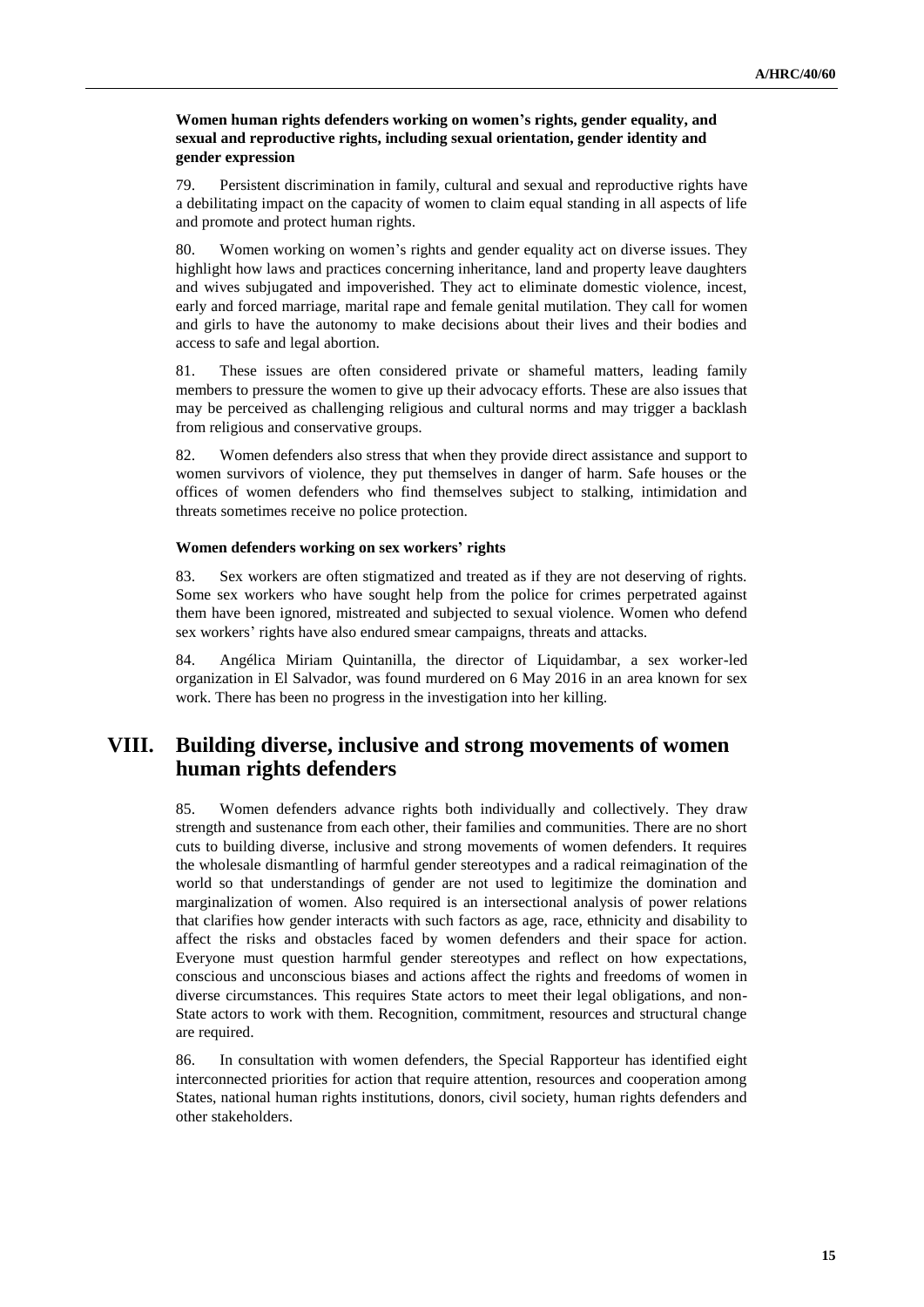# **Priority 1: Publicly recognize the importance of the equal and meaningful participation of women human rights defenders at every level and in every institution in society, devoting resources to achieve this aim in accordance with the principle of substantive equality**

87. There should be a significant increase in the number of women defenders represented at all levels of decision-making in government, civil society and business. Women defenders of all backgrounds and circumstances should be listened to and their contributions taken seriously in a sustained manner. They should be invited not just to share their experiences or stories; their expertise and perspectives should be valued.

88. A commitment to the equal and meaningful participation of women defenders must be expressed publicly by leaders in all sectors of society. This message should be conveyed consistently, including in political dialogue, media communications and education.

89. Where women defenders might face disadvantages that restrict their meaningful participation in decision-making processes, tailored programmes should be developed to ensure that they have the access to the knowledge, information and resources needed. Such programmes should consider diversity among women, including their age, geographical location, ethnicity, disabilities, religious beliefs, caste, sexual orientation, gender identity and gender expression.

# **Priority 2: Ensure that women human rights defenders enjoy freedom of movement and have safe spaces and communication channels that enable them to meet and share ideas, experiences, resources, tactics and strategies regularly**

90. Women human rights defenders need to be able to network, meet and communicate regularly at the local, regional and international levels. Women defenders have emphasized the importance of building partnerships and sister solidarities across geographical divides. This is often more difficult for women living in developing countries, under repressive regimes and in fragile and conflict-affected countries. These spaces and channels are also opportunities for mutual capacity-building and thus to gain access to greater knowledge, resources, skills and networks for their human rights practice.

91. Women defenders must define their own protection strategies in safe spaces. Women-only spaces should cut across cultures, age groups and the rural-urban divide, enabling women to raise common concerns, define collective action and, over time, develop strong networks for greater influence and self-protection.

92. Safety networks diminish the isolation of women defenders and provide a sense of belonging and support. They enable women defenders to better understand and confront sexism and violence by fostering a shared understanding of the impact of these dynamics and encouraging collective approaches to safety, well-being and survival. These contextual analyses enable women and their organizations to strategize, respond to and prevent violence. Such networks help women feel strong enough to push for more inclusive and feminist social justice movements.

# **Priority 3: Build a safe and enabling environment for women and all other human rights defenders to promote and protect human rights, ensuring that all non-State actors respect human rights and that all State actors respect, protect and fulfil human rights**

93. Protection begins with the creation and sustenance of an enabling environment for the promotion and protection of human rights. States should disseminate and build awareness of the Declaration on Human Rights Defenders at all levels, for example, through education in schools and public campaigns.

94. States must ensure that domestic laws and administrative practices recognize and protect the rights of all persons to promote and protect human rights. Examples of good practice include the January 2018 adoption by Mali of a law on human rights defenders that includes specific protection for women defenders. Similarly, the Law on the Promotion and Protection of Human Rights Defenders adopted by Côte d'Ivoire in June 2014 specifically recognizes the threats faced by women defenders and their protection needs.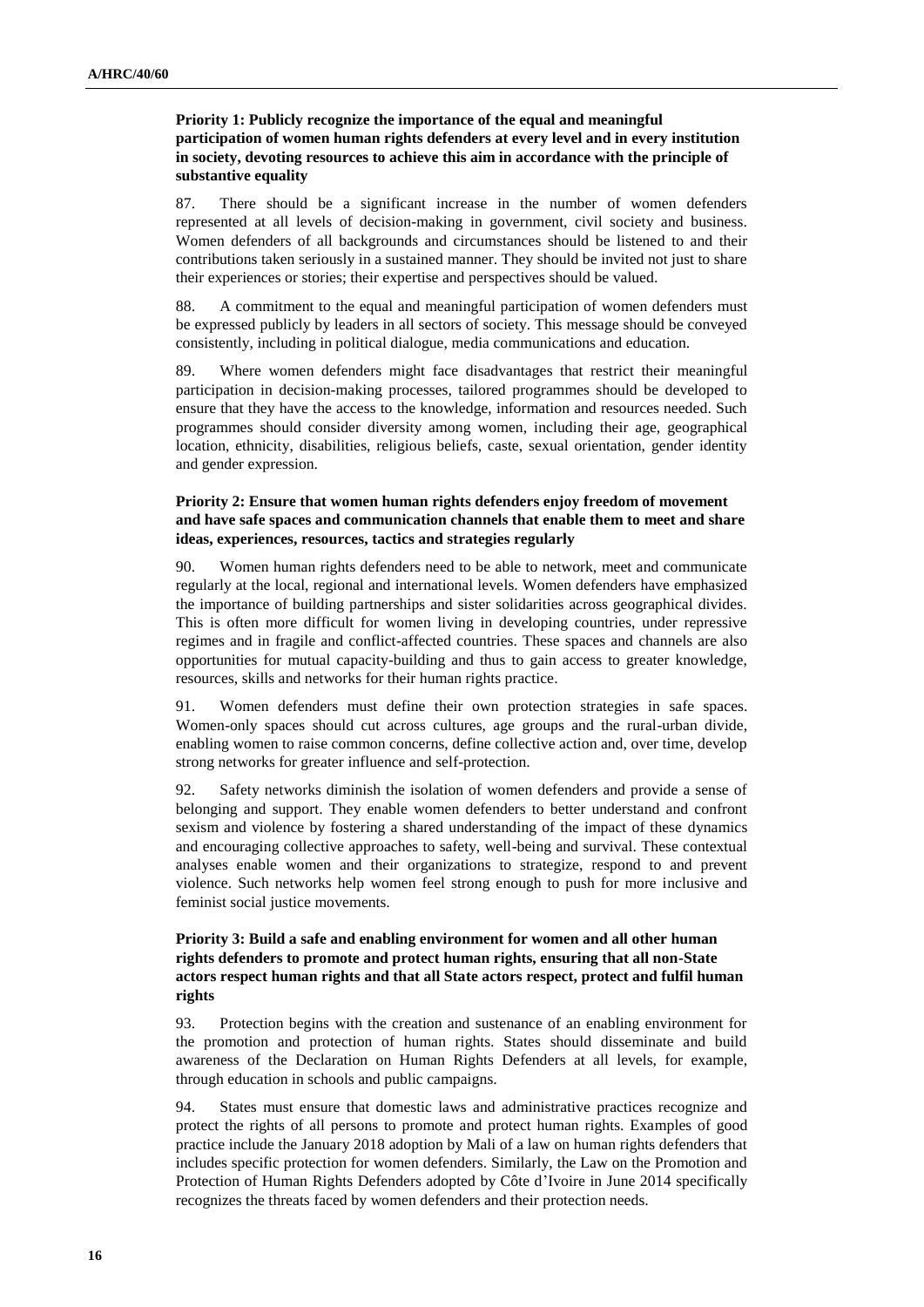95. States must review, amend and repeal laws that restrict the rights of human rights defenders, including the rights to freedom of opinion, expression, assembly and association. Laws should not be used to harass or criminalize women defenders. Instead, laws should protect women defenders from discrimination, marginalization, slander, hate speech and hate crime, on- or offline.

96. National human rights institutions play an important role in monitoring and investigating the situation of human rights defenders and should have the independence and resources to achieve these aims, as noted in a report submitted by a previous mandate holder (A/HRC/25/55).

# **Priority 4: Document and investigate all forms of risk, threats and attacks against women human rights defenders, ensuring that perpetrators – both State and non-State actors – are brought to justice and that these defenders have access to an effective remedy, including gender-responsive reparations**

97. The risks, threats and attacks faced by women defenders should be monitored and trends analysed so that precautionary measures can be taken. States should clarify how and with whom women defenders should report concerns and lodge complaints about risks, threats and attacks. Reports of risks, threats, and attacks originating in both the private and the public sphere should be taken seriously.

98. States should ensure the prompt and effective investigation of intimidation, threats, violence and other attacks against women defenders, whether committed by State or non-State actors. Prosecutors and judges should take these threats and attacks seriously, operating independently and with gender sensitivity to ensure that perpetrators are brought to justice while safeguarding the dignity and security of women defenders.

### **Priority 5: Develop protection mechanisms and initiatives that incorporate the Special Rapporteur's seven principles underpinning good protection practices**

99. Women defenders need access to the right protection initiatives and resources on an ongoing basis, especially in emergencies. Funders have developed processes and mechanisms to ensure that women around the world have access to fast, flexible and responsive support when they face immediate threats. Other valuable responses include urgent actions, emergency relocation, legal aid and accompaniment. Protection strategies must focus on the gender-based violence faced by women defenders, including when it occurs in families, organizations or communities.

100. The Special Rapporteur has previously highlighted seven principles that underpin good protection practices, namely, they should adopt a rights-based, inclusive approach; recognize that defenders are diverse and might not self-identify as human rights defenders; exhibit gender sensitivity, with an intersectional approach to assessing risk and designing protection initiatives; focus on the "holistic security" of defenders, in particular their physical safety, digital security and psychosocial well-being; be oriented to protecting groups, family members and loved ones, along with individual defenders; invite participation, not least by involving defenders in the choice of strategies and tactics; and prove flexible, so that the specific needs and circumstances of defenders are taken into account (see A/HRC/31/55).

### **Priority 6: Recognize that security must be understood holistically and that it encompasses physical safety, digital security, environmental security, economic stability, the freedom to practice cultural and religious beliefs and the mental and emotional well-being of women defenders and their families and loved ones**

101. The security of women defenders is multidimensional and should not be understood as physical safety alone. It is therefore critical for women defenders to be provided with multidimensional forms of support. In the face of online attacks and increased surveillance in particular, digital security has become increasingly important. Women defenders have also highlighted concerns about their economic security and their mental and emotional well-being.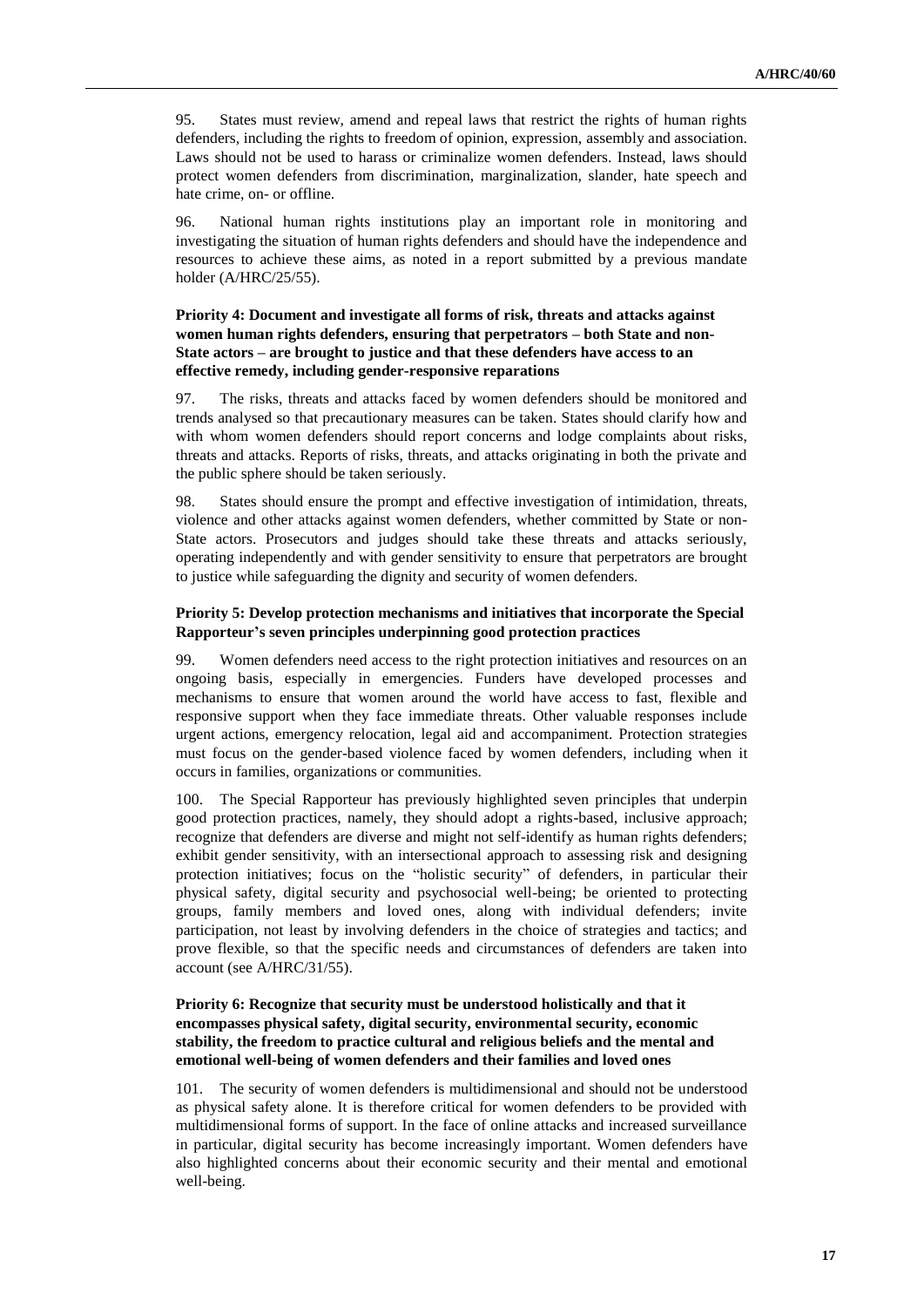102. Support should be provided to women defenders so that they are able to acquire knowledge and develop skills and capacities to conduct risk assessment and take mitigation measures, develop individual and collective security plans and protocols, deal with stigmatization, smear campaigns and online harassment, develop creative tactics and strategies for advocacy that lower the risks of retaliation and engage in practices for selfand collective care and well-being.

# **Priority 7: Recognize that sexism and discrimination against women, girl and gender non-conforming defenders exist in communities and human rights movements and take measures to address them**

103. Women defenders and their contributions are often made invisible, including within human rights movements. Those working on issues that challenge social, cultural or religious norms have found that they receive limited support from fellow defenders. For human rights movements to thrive, causes of discrimination, marginalization and fragmentation within movements must be addressed. More effort is needed to build solidarity between different groups in human rights movements and bridges with other movements.

# **Priority 8: Ensure that funding enables women defenders in their diverse circumstances to promote and protect human rights in a continuous, sustainable and effective manner**

104. The way funding operates is critical. Funding can strengthen and sustain women's participation in human rights movements, but it can also diminish it. Short-term, projectoriented funding that does not cover staffing and core costs, for example, can be damaging to smaller NGOs. Funds with highly bureaucratic reporting requirements can also be inaccessible and impractical. Women defenders are chronically underfunded, especially those working on politically sensitive topics. More should be done to ensure that women working in grass-roots organizations, community-based organizations and small NGOs receive the funding they need.

105. Funders should be attentive to the multidimensional security needs of women defenders. Women defenders should be given the support they need to take measures for their physical safety, digital security, economic security and mental and emotional wellbeing. Such support might include making provision for security measures, security training, training on software and hardware for digital security, legal aid, bail, emergency relocation, health insurance, pensions, social security and well-being-related activities.

106. In one example of good practice, the With and For Girls Collective took 12 girl activists from different countries to the Human Rights Funders Network conference in Mexico City in October 2018. The girls developed 10 pledges that they would like funders to make – namely, to fund capacity-building, networking and mentoring opportunities for girl-led organizations; to fund informal, non-established groups; to make grant processes more accessible; to increase core and long-term funding of girl-led and girl-centred groups; to include girls in strategic decision-making; to acknowledge the intersectionality of girls' issues; to ensure that there are protocols to give girls platforms from which to speak candidly about issues, beyond the confines of organizational alignment; to see girls not as trends or gimmicks but as real change makers; to collaborate with girls at the board level; and to actively seek out diverse, marginalized and hard-to-reach groups.

# **IX. Conclusion and recommendations**

# **Conclusion**

107. **In conclusion, the Special Rapporteur recognizes and celebrates the significance of women defenders in the promotion and protection of human rights worldwide. Women have been critical to the furtherance of human rights worldwide, but, because of the way aspects of their identities and their actions are perceived, they continue to face systematic discrimination, marginalization and repression. The**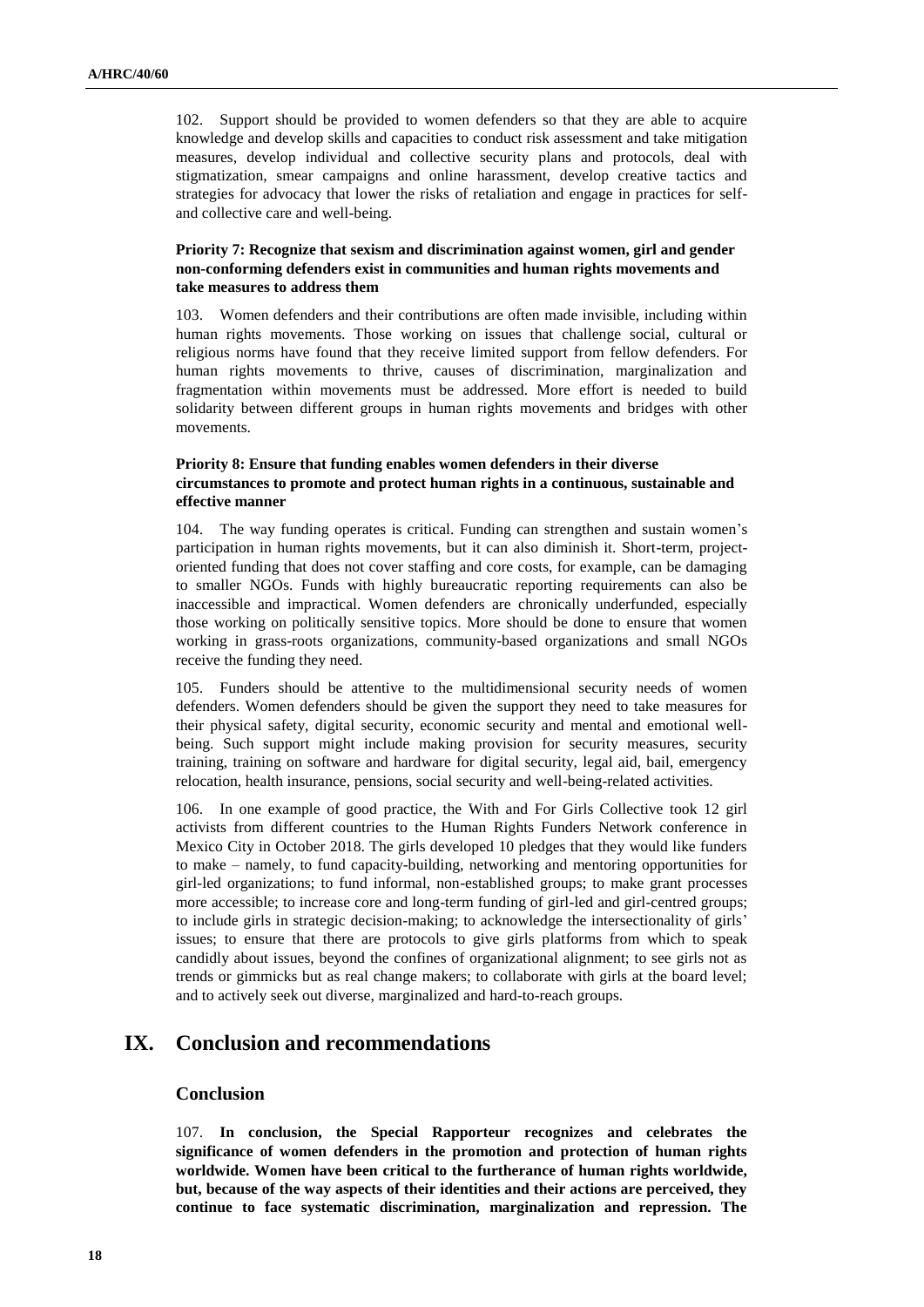**Special Rapporteur calls on all stakeholders to work together to ensure that women defenders are supported and strengthened to promote and protect human rights.**

#### **Recommendations**

108. **The Special Rapporteur recommends that Member States:**

(a) **Protect the rights of women defenders, including by taking a public stand against all State and non-State actors who violate these rights, ceasing all attacks and threats against women defenders and investigating all that occur, ensuring that impunity does not prevail;**

(b) **Ensure that women defenders enjoy a safe and enabling environment to exercise their rights, considering their specific and diverse needs. This includes addressing systemic and structural discrimination and violence that women defenders experience and enacting laws that recognize and protect the rights of all human rights defenders, with a specific focus on the needs of women defenders;**

(c) **Ensure that non-State actors – including businesses, faith-based groups, the media and communities – meet their legal obligations to respect human rights. The Guiding Principles on Business and Human Rights are key for business enterprises;**

Prioritize the protection of women defenders in online spaces and adopt **laws, policies and practices that protect their right to privacy and protect them from libel and hate speech;**

(e) **Dedicate part of their budget to strengthening the participation of women in human rights activities, ensuring that they are supported to respond meaningfully to issues in a sustainable manner;**

(f) **Refrain from interfering with funding provided to women for human rights work and ensure that legal and administrative frameworks do not restrict access to funding for human rights activism;**

(g) **Address barriers to the participation of women defenders in public life, including in regional and international human rights forums, such as travel bans, visa restrictions and their lack of identity or travel documents and resources;**

Assess protection practices for women defenders against the seven **principles underpinning good protection practices and examine ways of strengthening those practices.**

109. **The Special Rapporteur recommends that multilateral institutions, intergovernmental organizations and regional bodies:**

(a) **Identify ways in which the right to promote and protect human rights and women's rights are being opposed and take measures to counter regression;** 

(b) **Ensure that women defenders who engage with multilateral institutions and international and regional human rights bodies can do so without fear of persecution or violence and that any allegations or instances of reprisals are promptly investigated;**

(c) **Recognize the initiatives, strategies and networks created by women defenders themselves and ensure that they are adequately resourced;**

(d) **Strengthen and support women's leadership and feminist, communitycentred approaches to protection;**

(e) **Renew efforts to ensure the security, protection and well-being of women human rights defenders, while respecting confidentiality, the need for informed consent and the principle "do no harm";**

(f) **Ensure that there is effective follow-up, implementation and accountability for recommendations to Member States concerning the security and protection of women defenders.**